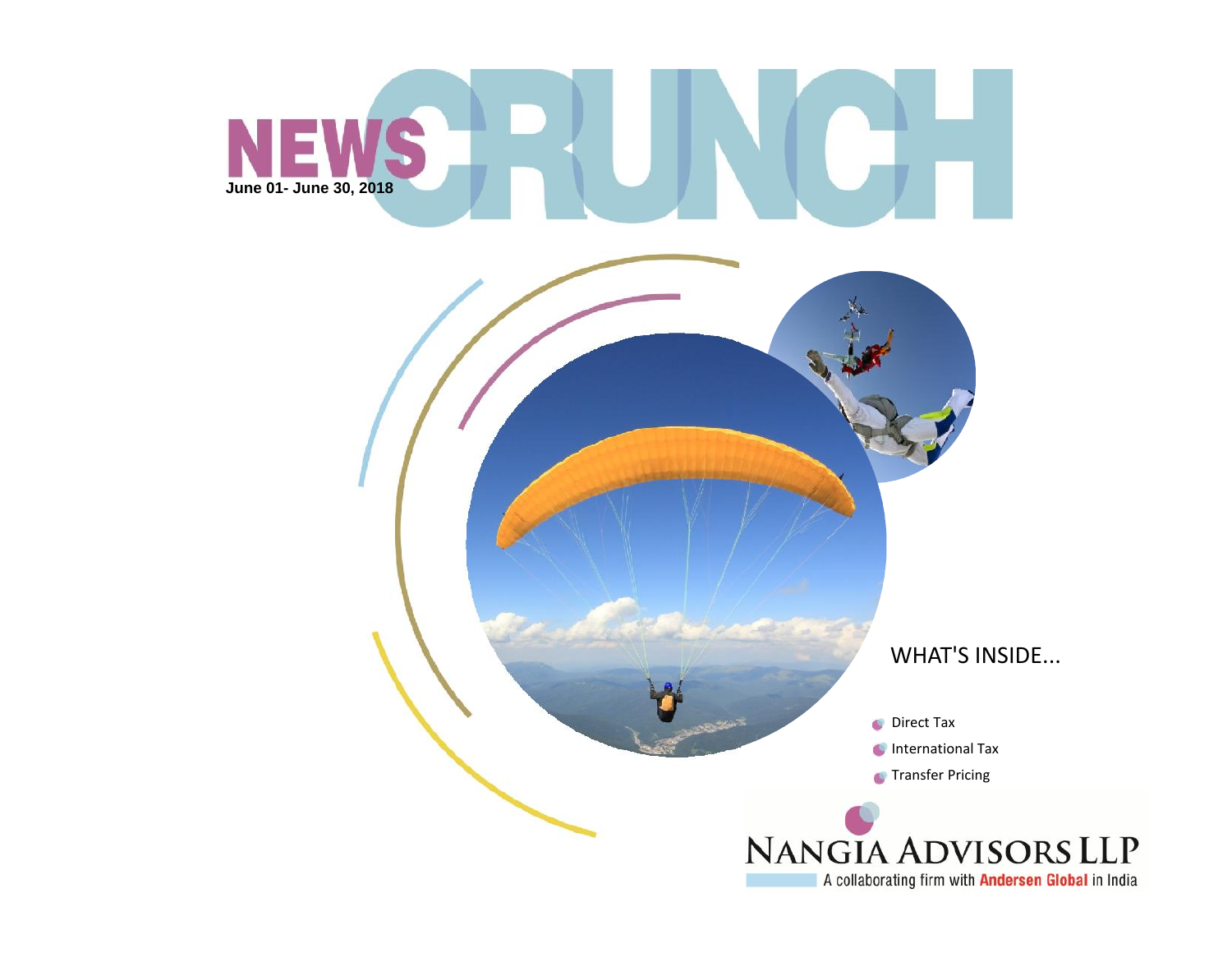## NEWS HOLD

## What's inside*…*

## **DIRECT TAX**

- 1. AAR: US-parent Co's income from authorised Indian reseller for content delivery solutions not taxable
- 2. Mumbai Tribunal holds capital gains earned by Singapore Company from trading in Indian securities as non-taxable in India
- 3. Ahmedabad ITAT: Mere TRC non-furnishing cannot disentitle treaty benefits; Explains Section 90(4) interplay vis-à-vis treaty override u/s. 90(2); at the same time Taxpayer must submit supporting documents to substantiate tax residency in country, whose tax treaty benefits are sought
- 4. Delhi ITAT special bench holds that Nokia's subsidiary doesn't constitute the PE of Nokia Networks

## **INTERNATIONAL TAX**

- 5. Time to 'definitively address' Ireland's tax haven reputation
- 6. Dividends Soar to Record After Tax Cuts and Bank Stress Tests
- 7. German tax law permitting loss carry forward following restructuring of failing companies is not State aid, EU court rules
- 8. UK tax treaty anti tax avoidance changes to apply from 2019
- 9. OECD Welcomes Dutch Efforts To Counter BEPS

## **TRANSFER PRICING**

- 10. ITAT deletes adjustment on Advertisement, Marketing and promotional expenses in the absence of any prior agreement or arrangement with the AE
- 11. ITAT Deletes TP-adjustment on interest-free advances for equity investment
- 12. ITAT: Rejects bank quotes average as guarantee ALP; Averages don't always give logical results
- 13. ITAT held that attribution of profits to Indian Branch should be based on FAR Analysis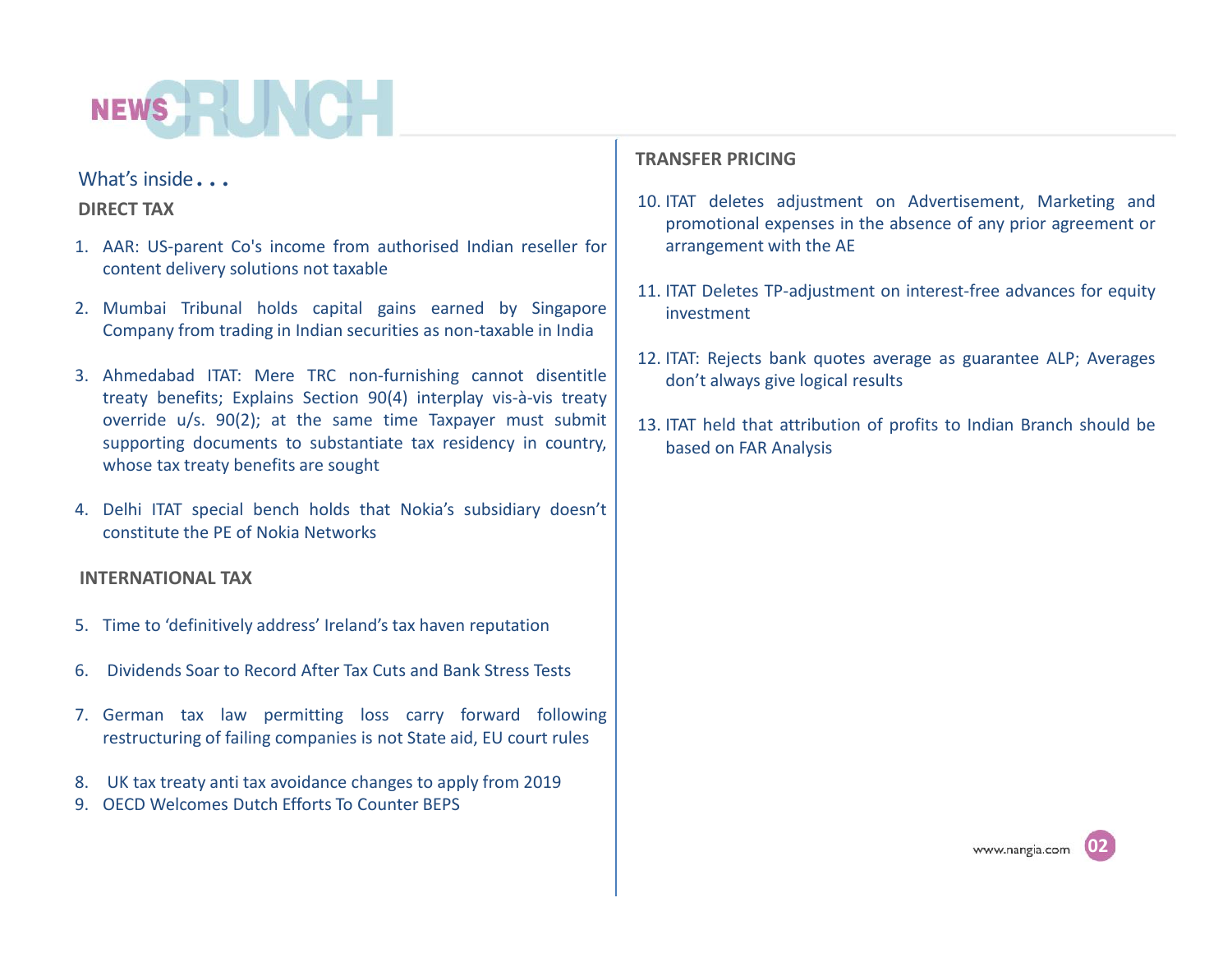## NEWS HALL

## **DIRECT TAX**

1. AAR: US-parent Co's income from authorised Indian reseller for content delivery solutions not taxable



## **Brief Facts of the Case:**

- Akamai Technologies Inc. ('**Applicant**') is a company incorporated under the laws of USA, and is controlled and managed from the USA.
- Applicant caters to customers who have web based applications/websites on the internet and is into the business of content acceleration and better performance of websites.
- $\cdot \cdot$  That in the present case, the Applicant entered into a non-excusive Reseller Services Agreement with Akamai Technologies solutions India Private Limited (**'Reseller'**) to provide a global, secure and outsourced infrastructure facility using Akamai network and technology, to the customers.
- Applicant sought ruling on following questions:
	- a) Whether payments received by the reseller would be in the nature of FTS?
	- b) Whether amounts received would be considered as being FIS under India-US Treaty?
	- c) Whether the amounts received are in the nature of Royalty?
	- d) Whether there is any presence of a PE of the applicant in India?
	- e) Whether payments received would be subject to withholding of tax under the Act?

## **APPLICANT'S SUBMISSIONS:**

- $\triangle$  Applicant submitted that the solutions provided are in the form of a standard facility, they are neither specialized nor exclusive and also do not cater to the individual need of the customers. They are provided automatically and on a continuous basis and hence cannot be termed as being FTS
- $\cdot$  The Applicant submitted that the arrangement with the reseller does not "make available" any technical knowledge, experience, skill, know how etc., hence cannot be considered as being FIS under the treaty
- The Applicant submitted that the sale is solutions to reseller does not involve transfer of any rights, payments are also not for the use, right, right to use of the reseller or any intellectual property. Since the transaction do not involve provision of royalty, so it won't be considered ab being under the purview of Royalty
- $\cdot$  That since, the Applicant does not fall under any of the condition mentioned under article 5 of the article to qualify as a PE, and also the income does not accrue/arise India, it cannot be considered as having a PE in India

## **DEPARTMENT'S SUBMISSIONS**

- $\cdot$  That the nature of the Applicant's solution is provision of FTS which accelerates the performance of the websites, and the services rendered are also technical in nature
- $\cdot$  That it will be considered as Royalty because it involves transfer of right as Reseller agreement is in the nature of License agreement and it involves use of copyright

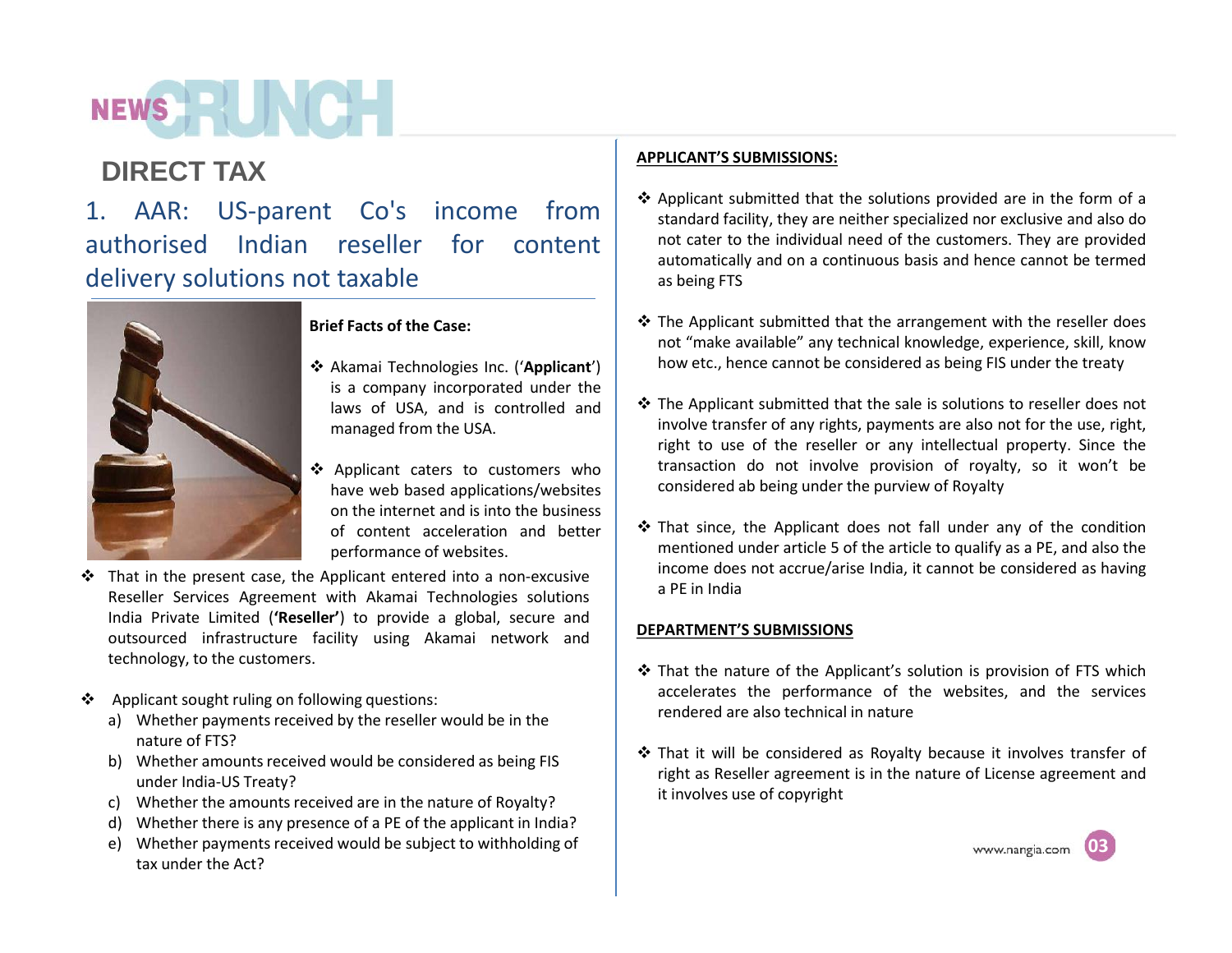That the income accrue/arise in India as the Reseller works on behalf of the Applicant so it will constitute PE in India

## **ADVANCE RULING:**

- \* The payment received by the Applicant from Akamai India for the content delivery solutions would not be taxable as FTS
- Payments received by the applicant are also not taxable as FIS under India-US Treaty
- The amount received by the Applicant from Akamai India do not constitute Royalty within the Act and the Treaty. When payments under Reseller Agreement are not towards any IPR/Trademarks, it cannot be covered within the definition of royalty
- $\clubsuit$  The Applicant does not create a PE in India in the facts and circumstances of the case under the treaty
- $\clubsuit$  Since no Income arises in the hands of the Applicant in India, there is no requirement to withhold tax under section 195 of the Act

#### **NANGIA'S TAKE**

 *In this interesting ruling, the Hon'ble AAR has made a very fine but important distinction between grant of license of a software vis-à-vis technology solutions. The AAR has* **held that payment received by the Applicant (a US based technology company) from its India based group company under the non-exclusive Reseller Agreement for sale of applicant's content delivery solutions directly to customers in India, not taxable as FTS/FIS or Royalty under the Act or India-US DTAA;**

- **AcceptsApplicant's contention that the Solutions provided by it are in the nature of a 'standard facility' and do not cater to individual requirements of the customer, moreover absent human intervention it cannot be termed as FTS under Explanation 2 to Sec. 9(1)(vii) of the Act, also holds that the Solutions provided do not 'make available ' knowledge to the end user so as to fall under definition of FIS under Article 12 of DTAA;**
- **Further holds that** *"when payments under Reseller Agreement are not towards any IPR/Trademarks, it cannot be covered within the definition of royalty***", also observes that Reseller Services Agreement does not contemplate providing any kind of a software "product" to any of its customers or to the Reseller;**
- **Distinguishes Revenue's reliance on ABB FZ ruling which was rendered in the context of use/sharing of specialized knowledge, expertise, etc. by Assessee through its employees, observes in present case there is no use/sharing of knowledge, information, etc. by the Applicant with the Reseller or the end user***."*

**04**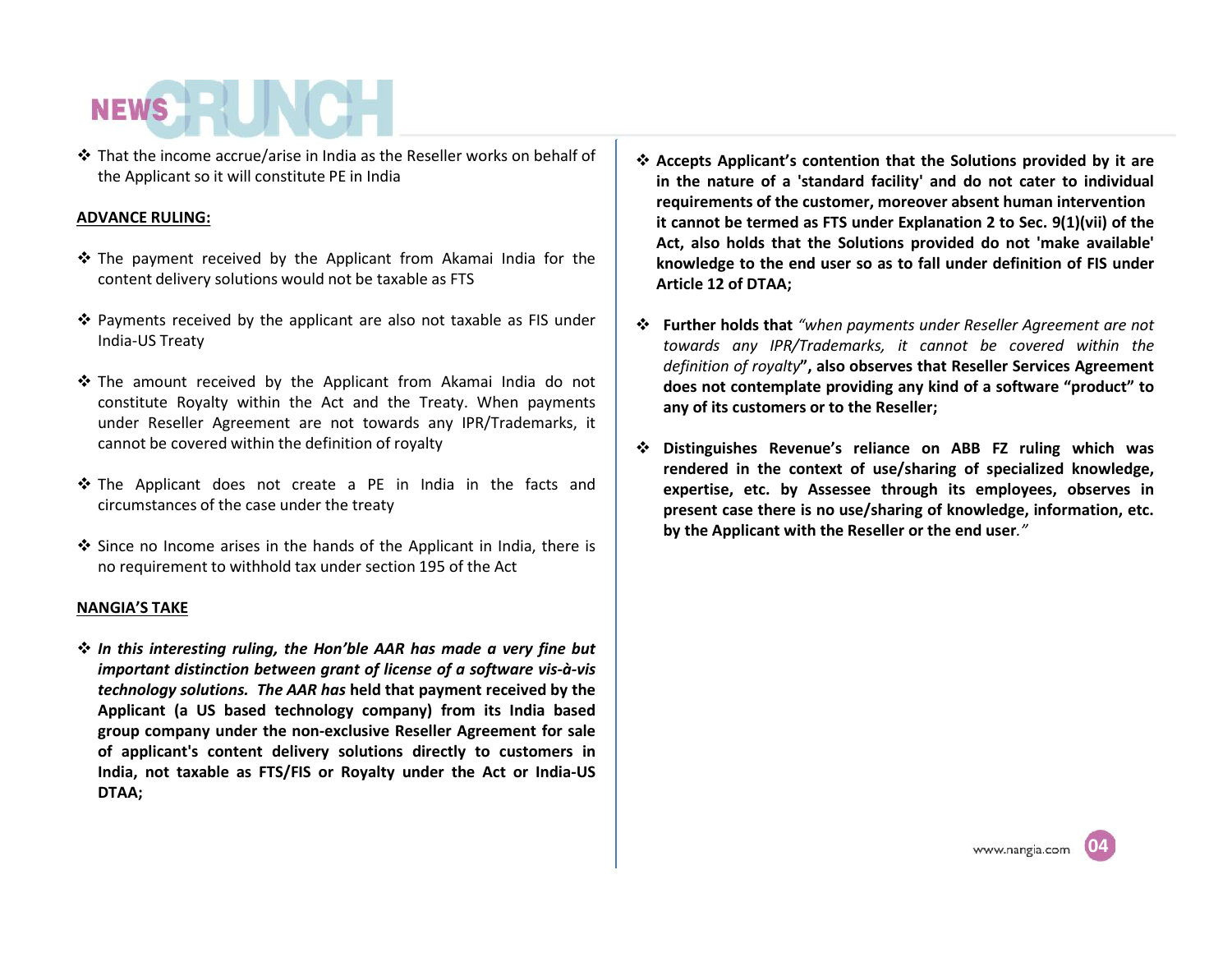# **NEWS HELL**

2. Mumbai Tribunal holds capital gains earned by Singapore Company from trading in Indian securities as non-taxable in India



## **Facts of the case**

- **◆ D.B.** International (Asia) Ltd. ("Assessee") is a tax resident of Singapore and is carrying on its business operation including trading in securities from Singapore.
- **\*** There were essentially 2 issues involved in present appeal on account of additions/ adjustments made by Assessing Officer ("AO"), namely:
- **a) Issue No.1**: Whether capital loss of Rs. 21.3 crores incurred by Assessee on cancellation of forward foreign exchange contract could be treated as "short term capital loss", as claimed by the Assessee or as "Income from Other Sources", as claimed by the Department.
- **b) Issue No.2**: Whether short term capital gain of Rs. 455.7 crores could be claimed as 'exempt' from income tax in India, as per Article 13(4) read with Article 24 of the India-Singapore tax treaty?
- $\cdot \cdot$  Specifically in relation to 2<sup>nd</sup> Issue, the AO denied exemption under  $\vert$ Article 13(4), placing reliance on Article 24 of the India-Singapore tax treaty and held that such exemption could not be allowed, since the entire amount of capital gain was not actually remitted to Singapore.
- \* The Assessee filed objections before the Dispute Resolution Panel ("DRP") against addition/ adjustment made by AO on both the issues in draft Assessment Order.
- The DRP granted relief to Assessee on both the issues and Department filed appeal before the Tribunal against DRP's directions.
- $\div$  In further, appeal before the Tribunal:

## **ASSESSEE'S CONTENTION:**

- **↓ On 1<sup>st</sup> Issue**, Assessee contended that forward foreign exchange contract was entered into only for hedging against the foreign exchange rate variation in respect of Investment made by the Assessee in India. It was further submitted, since the investments are capital assets, forward foreign exchange contract are in capital field and loss arising on cancellation of such contract is in the nature of 'capital loss'.
- ❖ On 1<sup>st</sup> Issue, Assessee also placed reliance on orders of Tribunal in its own case for earlier years, where the issue regarding characterization of gain/ loss incurred on forward foreign exchange contract was decided in favour of Assessee, holding it to be in the nature of 'capital gain/ loss'.
- On **2 nd Issue**, Assessee contended that:
	- a) It is liable to tax in Singapore on its worldwide income. Therefore, as per Article 13(4) of the DTAA, the capital gain is taxable in Singapore and since the worldwide income is to be taxed in Singapore, the remittance of such income to Singapore is of no relevance for the purpose of claiming benefit under the DTAA.

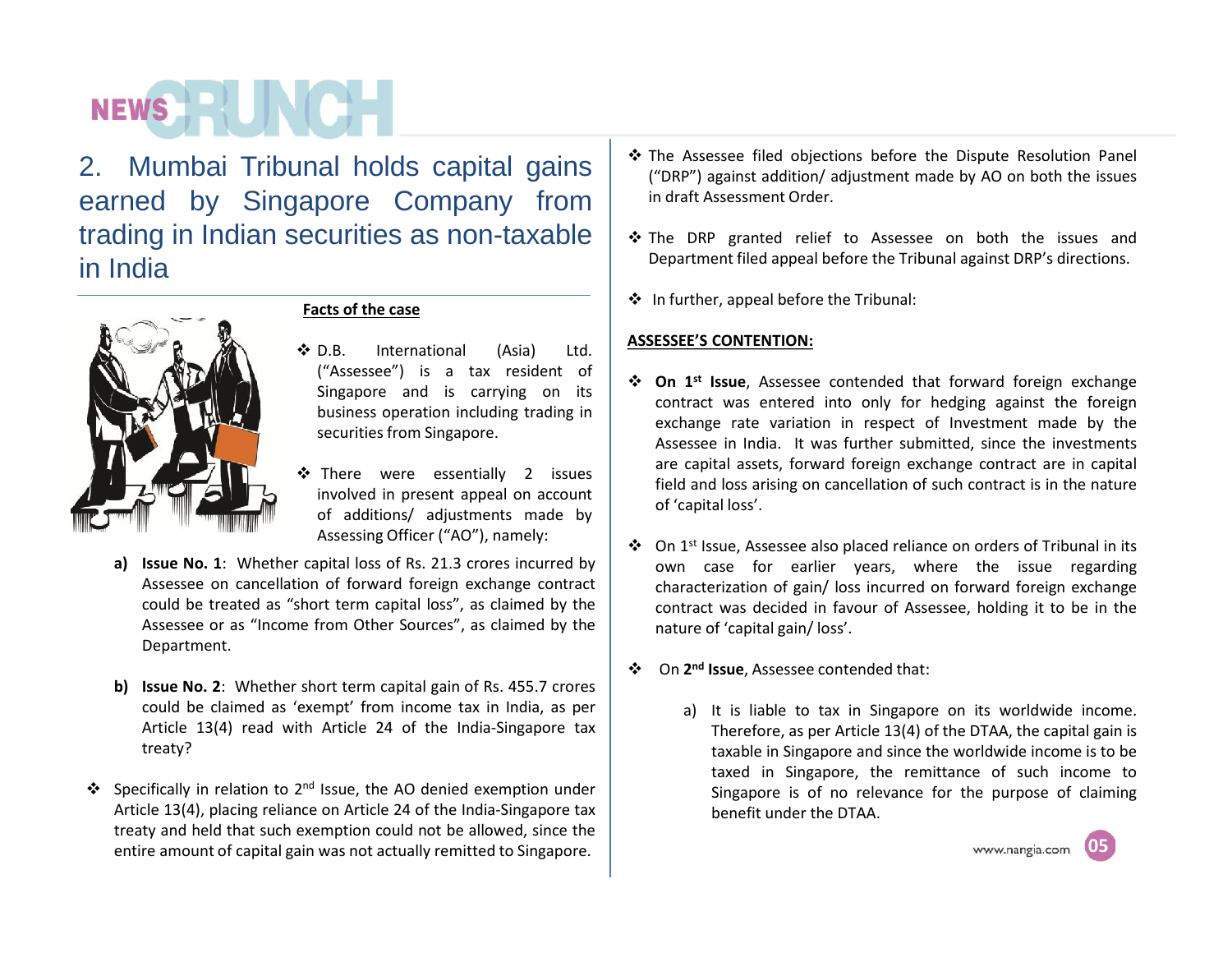- b. as per article 13(4) of the DTAA capital gains arising from sale of certain asset is only taxable in the country of residence i.e. in Singapore.
- c. once such income is not taxable in India under Article 13(4), requirement of remittance to Singapore for applying article 24 becomesirrelevant.
- d. once the entire worldwide income of the Assessee is assessed at Singapore, a part of it cannot be taxed in India, as it will amount to Double taxation of the same income.
- The Assessee also relied on decision of coordinate bench of Tribunal in case of *Citicorp Investment bank Singapore Ltd. V/s. DCIT (2017-EII-*59*- ITAT-MUM-*INTL*)*

## **DEPARTMENT'S CONTENTION:**

- **↓ On 1<sup>st</sup> Issue**, Department contended that forward foreign contract is │ not a capital asset and should be treated as under "Income from other sources "and hence the loss incurred neither can be set-off nor carried forward.
- **On 2 nd Issue**, Department contended that:
	- a) Article 24 provides for restriction of exemption mentioned under Article 13(4) in respect of Capital gains to the extent of Income repatriated to country of residence i.e. Singapore.
	- b) That, since the capital gain was not repatriated to Singapore under Article 24, it has to be taxed in India, and hence, exemption under Article 13(4) cannot be allowed.

## **ITAT'S ORDER:**

- Tribunal noted DRP's finding that Assessee was a tax resident of Singapore, it did not have a PE in India and its income had to be taxed in India in accordance with provisions of the India-Singapore tax treaty, to the extent that is more beneficial to the Assessee.
- **On 1 st Issue**, relying on coordinate benches' decision in earlier years on the same issue, the Tribunal held that the gains arising from forward foreign exchange contract has to be treated as Capital gains. Accordingly, Tribunal decided not to interfere with the decision of DRP and held that gain from the forward foreign exchange contract had to be treated as 'Capital Gains' and the loss arising from such contract had to be treated as 'Capital Loss'.
- **❖** On 2<sup>nd</sup> Issue, the Tribunal held that:
	- a) Short term capital gain was earned by the Assessee in course of trading of Indian securities from Singapore will fall under Article 13(4) and accordingly the gain derived by the Assessee from the sale of Indian Securities could only be taxed in Singapore.
	- b) the overriding nature of Article 13(4) of the DTAA makes the capital gain taxable only in the country of residence of the Assessee i.e. Singapore and Department's reliance on Article 24 in respect of 'exempt income' is misplaced.
	- c) Thus, ITAT ruled in Assessee's favour, dismissing Department's Appeal. Accordingly, held that the decision of DRP is appropriate and capital gains to Singaporean company for trading in securities will not be liable to tax in India.

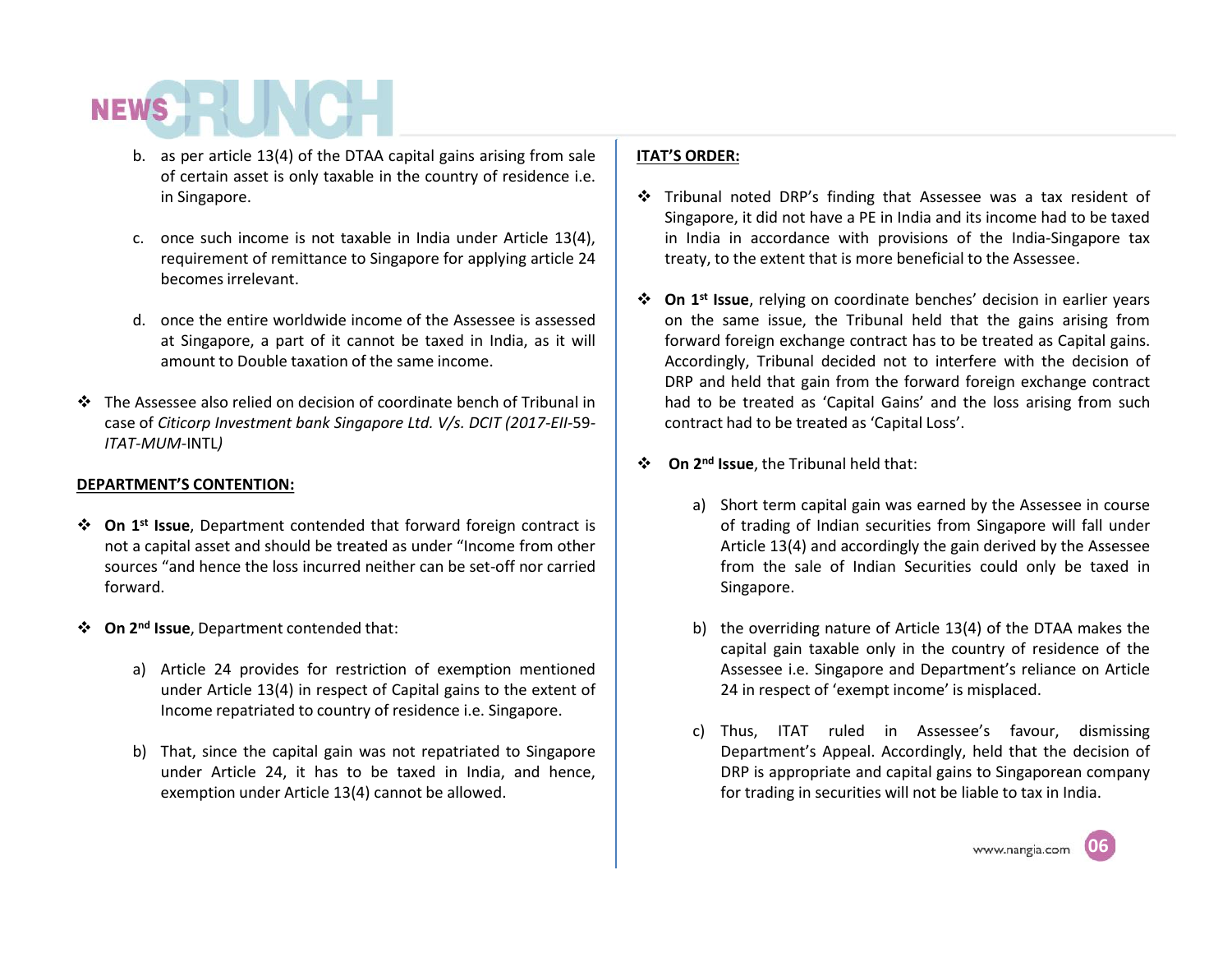#### **NANGIA'S TAKE:**

*In this welcome decision, the Hon'ble Mumbai Tribunal has rejected a very narrow interpretation of Article 24 adopted by the Department while denying the treaty benefits to a taxpayer. The Hon'ble Tribunal has also held that specific Article 13(4) will have an overriding effect over the general Article 24, which is required in a completely different context, but could not be relied upon to deny a relief, specifically allowed to a Taxpayer underspecific Article.*

3. Ahmedabad ITAT: Mere TRC nonfurnishing cannot disentitle treaty benefits; Explains Section 90(4) interplay vis-à-vis treaty override u/s. 90(2); at the same time Taxpayer must submit supporting documents to substantiate tax residency in country, whose tax treaty benefits are sought



### **Brief Facts of the Case:**

❖ Ahmedabad ITAT rules that mere nonfurnishing of Tax Residency Certificate ('TRC') cannot per se be treated as a trigger to disentitle the treaty benefits. At the same time, the Tribunal has also ruled that in order to claim the treaty benefits, the Taxpayer must submit sufficient supporting documents to substantiate tax residency in country, whose tax treaty benefits are sought.

## **BRIEF FACTS:**

- $\cdot$  The Assessee had made certain payments to a US based entity by the name of Teems Electric Inc. ("TEI" or "the US entity"), in consideration for the services rendered by TEI's personnel for installation and commissioning of certain equipment purchased by the Assessee.
- $\cdot$  That the Assessee paid installation / commissioning charges to a US entity without deducting TDS on the ground that absent 'make available, payment doesn't constitute Fees for Included Services under Article 12 of India-US DTAA.
- $\cdot \cdot$  That, the AO rejected Assessee's contention that the services do not satisfy the "Make available test' in Article 12(4)(b) of India-US DTAA, and held that services rendered by non-resident company fall within the clauses 4(a) as well as 4(b) of Article 12 of India-USA tax treaty. Accordingly, AO treated Assessee as a defaulter under section 195 of the Act.
- On appeal made by Assessee, CIT(A) not only confirmed the order of the AO but also raised new issues against the Assessee, viz. denial of tax treaty benefits to US payee due to absence of a tax residency certificate ('TRC') and also holding US payee entity to constitute Permanent Establishment ("PE") in India.
- $\cdot$  In further appeal before the Tribunal, though the Tribunal remitted the appeal back to file of CIT(A) for fresh determination on eligibility of US entity for treaty benefits, existence of its PE in India and overall taxability of payments made by Assessee to US entity, the Tribunal laid down some important principles regarding requirement of a TRC for claiming tax treaty benefits.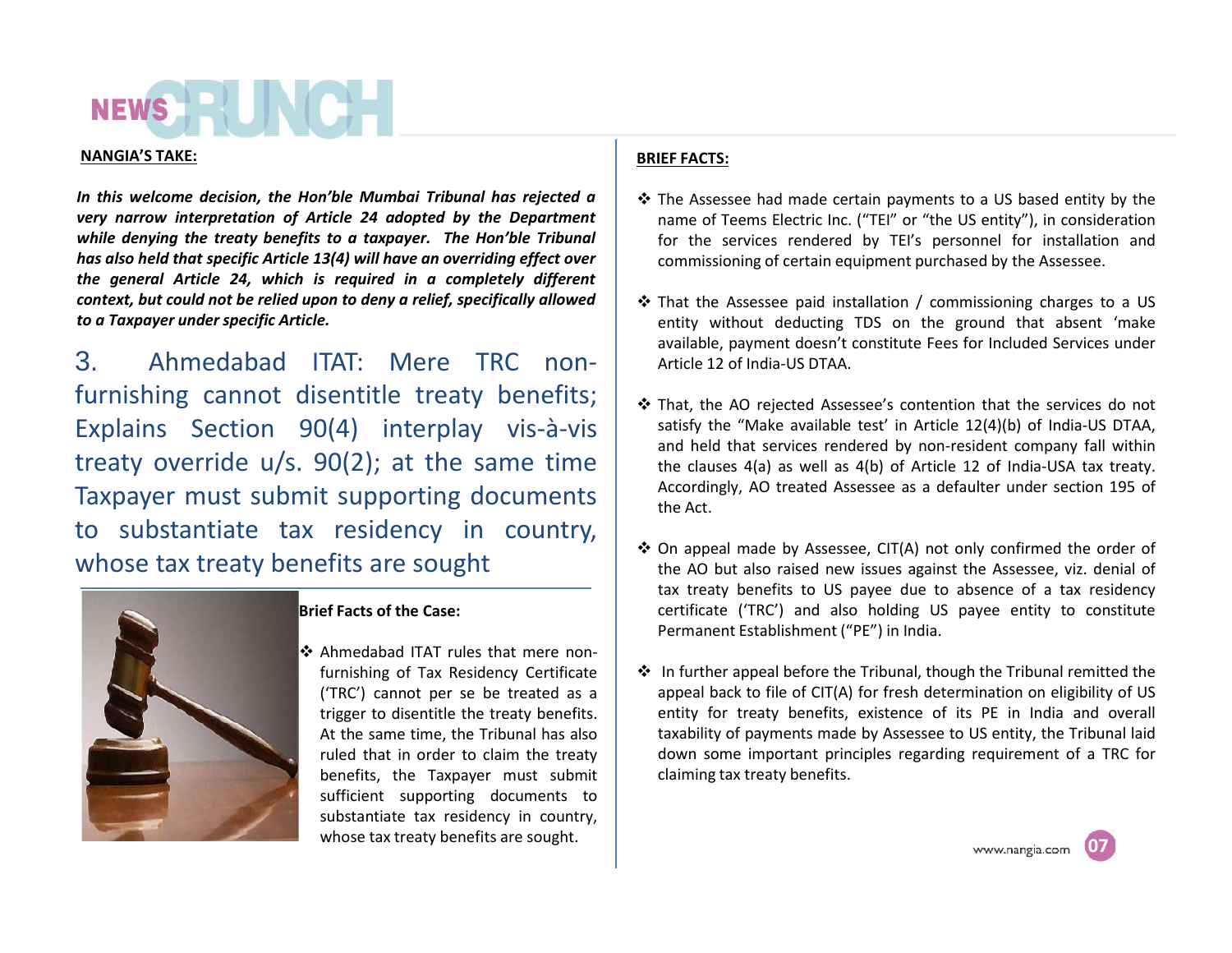## **NEWS HELLIN**

#### **ASSESSEE'S CONTENTIONS:**

- $\triangle$  That, the provision of the Act, in a situation covered by the Treaty, cannot put the Assessee to any greater burden than the burden placed by the treaty.
- That the fees paid to the US entity per se do not constitute FTS because:
	- a) Installation/ commissioning is directly linked to purchase of equipment
	- b) There was no transfer of technology
	- c) The entire installation charges were capitalized
- That, section 90(4) do not start with a obstante clause Vis-à-vis section 90(2), and therefore cannot be construed as a rider to section 90(2).

### **DEPARTMENT'S CONTENTIONS:**

- That, non-furnishing of the TRC under section 90(4) itself, on a standalone basis can be reason enough for declining the treaty protection.
- $\cdot$  That, furnishing of the TRC is a condition precedent for invoking the treaty protection under section 90(2)

### **ITAT's ORDER:**

- That, once the Assessee furnishes the tax residency certificate (TRC) in the prescribed format, the Assessing officer is denuded of the powers to requisition further details in support of the claim of the Assessee for the related treaty benefits.
- $\cdot$  That, 90(4) in the absence of a non-obstante clause, cannot be read as a limitation to the treaty superiority under section 90(2).
- That, an eligible Assessee cannot be declined the treaty protection under section 90(2) on the ground that the said Assessee has not been able to furnish TRC in prescribed format. i.e. an eligible Assessee cannot be declined treaty protection under section 90(2) simplicitor on the ground that he has not complied with the provisions of section 90(4).
- $\cdot$  That, Section 90(4) has to be seen as a beneficial provision to a nonresident taxpayer holding TRC in favor of its claim for treaty benefits, instead of non-availability of TRC to be seen as a barrier against claim of treaty benefits.
- Nonetheless, even if the TRC is not available, Assessee has to satisfy his eligibility for treaty protection through other supporting documentations, which has to be something more than Assessee's own filing before tax/ regulatory authorities of the home country.
- $\div$  ITAT remanded the matter back to CIT(A) on the fundamental aspect of treaty entitlement and also for fresh adjudication of issues on merits.

### **NANGIA'S TAKE:**

*In a very important ruling, the Ahmedabad Tribunal has very importantly held that mere non-furnishing of Tax Residency Certificate ('TRC') cannot per se be treated as a trigger to disentitle the treaty benefits, and held that non-obstante clause 90(2), often referred to as 'Treaty override' section has to be preferred over section 90(4).*

*At the same time, the Tribunal has also held that even if TRC is not available, there has to be reasonable evidence about tax residence and consequent entitlement of treaty benefits to the US entity, holds that the onus is on Assessee to give sufficient and reasonable evidence of satisfying the requirements of Article 4 (Residence) so as to be entitled for treaty protection.***08** www.nangia.com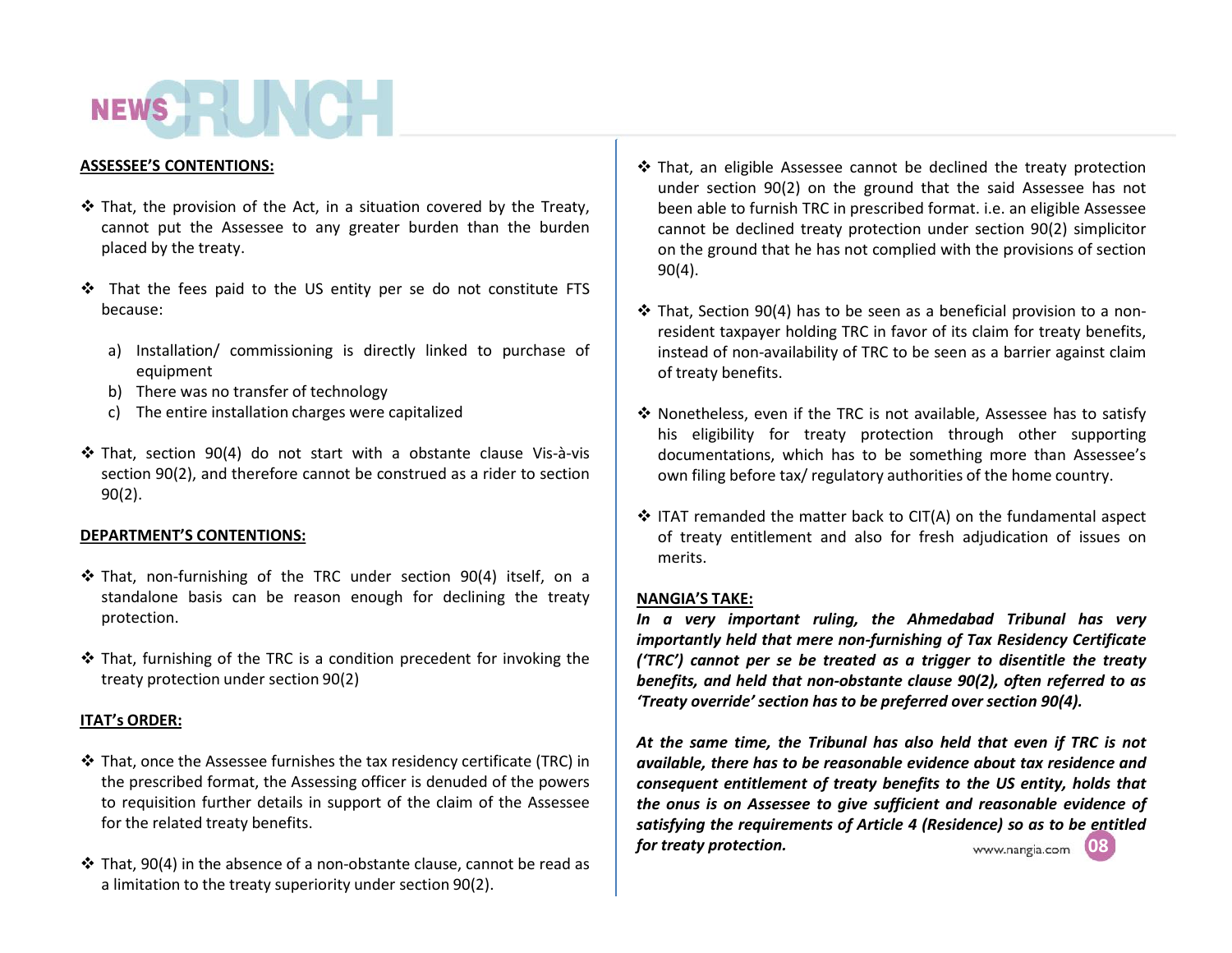## **NEWS HALL**

## 4. Delhi ITAT special bench holds that Nokia's subsidiary doesn't constitute the PE of Nokia Networks



## **Facts of the case**

- Nokia Networks OY ('assessee'), a finish company was engaged in the manufacturing of GSM equipments to be used in fixed and mobile phone networks and trading of telecommunication of hardware and software.
- $\cdot$  The assessee sold its products to Indian customers outside India on principal to principal basis under an independent buyer-seller agreement. It established a Liaison office ('LO') in India to support the assessee in carrying out the installation and other related activities.
- $\cdot$  Subsequently, the assessee had set up a wholly owned subsidiary, Nokia India Private Limited ('NIPL') and all the contracts for installation were either assigned or separately entered by the NIPL with the customers.
- ❖ Further, NIPL entered into two more contracts, one being a technical support agreement with the Indian telecom operators and other being a marketing support agreement with the assessee.
- $\triangle$  During the course of the assessment proceedings, the assessing officer held that the LO and NIPL constituted permanent establishment ('PE') of the assessee in India. Also, it held that the assessee supported NIPL in carrying out installation activities and therefore, there is constitution of installation PE.

70% of the equipment revenue was attributed to the sale of hardware whereas remaining 30% was attributed to supply of software and taxed as royalty.

- $\cdot$  The issue came up for consideration before the special bench of Income Tax Appellate Tribunal, Delhi ('ITAT'). It held NIPL as the PE of the assessee in India since the assessee virtually projected itself in India through NIPL and common personnel. It further noted that NIPL undertook certain activities on behalf of the assessee such as network planning, negotiation in connection with sale of equipment and signing and supply and installation contract.
- $\cdot$  It further held that the LO does not constitute PE of the assessee in India and no part of income from the offshore sales taken place outside India should be taxed in India.
- ❖ Aggrieved, both the assessee and IT department filed an appeal before the Delhi High Court which ruled in favour of the assessee with respect to the grounds related to off shore supply and constitution of LO as PE. Also, it remitted the issue of constitution of NIPL as PE or business connection to ITAT for deciding the matter afresh based on proper appreciations of facts on record.

## **Assessee's contentions**

- $\cdot$  It contended that NIPL did not provide any business connection while undertaking the sale transaction as it was not involved by any means in selling the goods outside India. The contract entered before the constitution of NIPL were concluded in the capacity of the country manager of LO.
- With respect to the issue constitution of PE, it contended that examination should be done from the point of view of DAPE only as

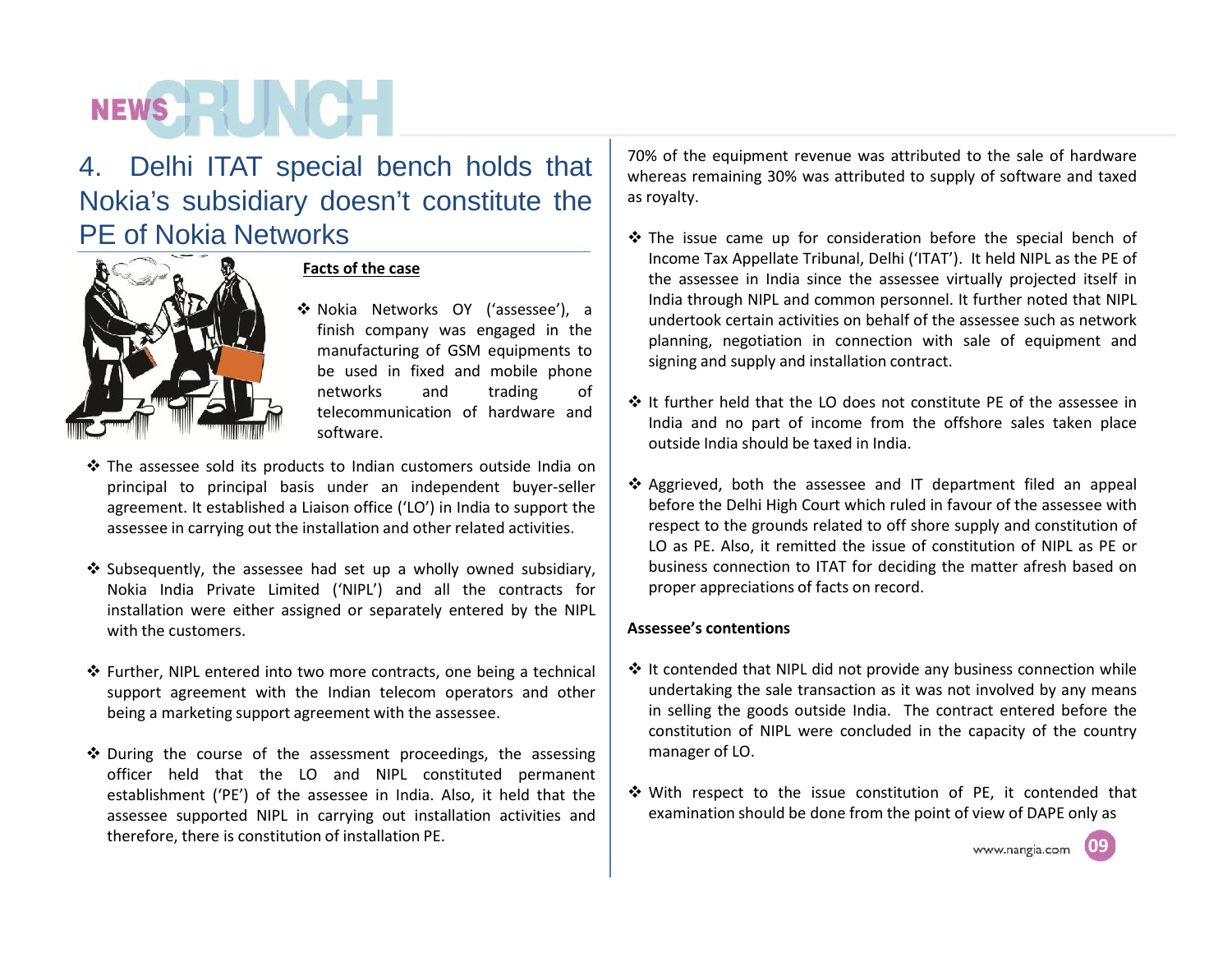constitution of fixed place PE should require the satisfaction of disposal test which was missing in the case of the assessee.

- $\clubsuit$  Also, it contested that the basic condition specified in article 5(5) of the tax treaty, which is subject to the activities being in the nature of preparatory or auxiliary, for the constitution of DAPE could not be satisfied as the assessee was not involved in negotiating or signing contracts on behalf of the assessee.
- $\cdot$  No business of the assessee was carried out through the expatriates rendering technical support. All expatriates were working as the employees of NIPL under its complete control and supervision.

## **Revenue's contention**

- \* The assessee was carrying out negotiations, network planning and marketing of its business through the fixed place in the form of NIPL.
- ❖ It argued that the employees of the assessee were seconded to NIPL which indicated that the assessee's presence in all the activities of NIPL. Also that the employees working for the assessee and NIPL were same which constituted service PE, fixed place PE and DAPE of the assessee in India. It further contended that these seconded employees constituted installation PE in India.
- ❖ Provisions of the facilities like telephone, fax, vehicles by NIPL to the employees of the assessee further evidenced the constitution of fixed place PE basis the existence of a place at the disposal of the assessee.
- Also, there was a contention that NIPL was dependent on the assessee as its ownership could not be diluted.

### **ITAT's Judgement**

- The majority members of the ITAT ruled in favor of the assessee holding that no PE of the assessee gets constituted in India. While holding the same, it made the following observations:
- $\triangle$  The special bench has examined the concept of fixed place PE in light of Article 5 of India-Finland DTAA and propositions laid down by SC in Formula One ruling and E-Funds and international lax commentaries.
- According to the Supreme Court the 'disposal test' is paramount which needs to be seen while analyzing fixed place PE under Article 5(1). Key sequitur and proposition which is culled out from the SC judgment is as under.
	- i. Firstly, the fixed place should be where the commercial and economic activity of the enterprise is carried out;
	- ii. Secondly, such a fix place acts as a virtual projection of the foreign enterprise;
	- iii. Thirdly, PE must have three characteristics, stability, productivity and dependence; and
	- iv. Lastly, fixed place of the business must be at the disposal of the foreign enterprise through which it conducts business.
- ITAT special bench examined various kinds of contracts/ activities undertaken by assessee and the facts and material on record, specifically with reference to the following activities which have been identified by HC while remanding the matter back to the Tribunal.
	- i. Signing of contracts;
	- ii. Network planning;
	- iii. Negotiation of off-shore contract in India.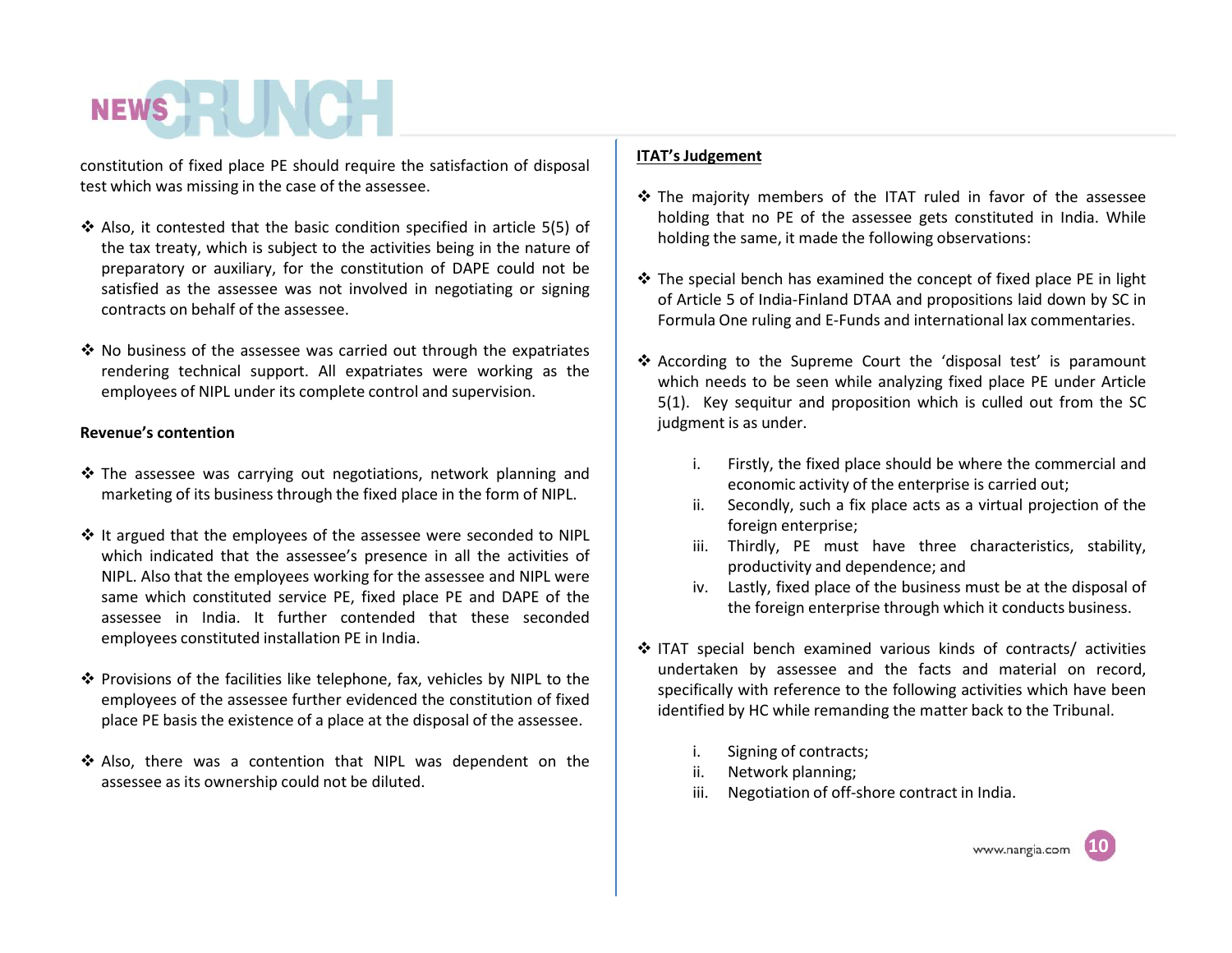### **<sup>☆</sup> Whether NIPL is a fixed place PE of Nokia Networks OY?**

ITAT rules that providing telephone or fax or conveyance services can never be equated with fixed place. ITAT states that Revenue could not bring any further material support or evidence that any physical place was made available which can be said to be at the disposal of the assessee for carrying out its off-shore supply contract in India. Hence, ITAT holds that the test laid down by SC does not get satisfied in this case as nothing has been brought on record by Revenue that any physical space was made available which can be said to be at the disposal of assessee for assessee's own business of supply and sale of equipment

## **WhetherNIPL constitutes dependent agency PE?**

ITAT observes that there is no material fact on record that NIPL has negotiated or concluded any contract of supply of equipment on behalf of the assessee which binds the assessee. Further, ITAT observes that the title of the goods supplied is directly passed on to the customers in India and NIPL neither undertakes any negotiation process nor assist in delivery of goods. Further, ITAT observes that the NIPL neither has any authority to conclude contracts for supply nor any of the orders has been booked by NIPL which can be said to be binding upon the assessee.

## **WhetherNIPL is the 'virtual projection' of assessee?**

.

ITAT rejects Revenue's stand that the Indian subsidiary is a virtual projection of the assessee as employees of assessee company were practically performing all kinds of work, and therefore, it has to be treated as a PE of assessee. ITAT clarifies that "The concept of 'virtual projection' flows from the fixed place itself or with any other parameters of establishment of PE under Article 5. This concept alone is not relevant but has to be seen in relation to fixed place or any other concept of PE.

### **Whether Nokia Networks Oy had any kind of a business connection in India in the form of NIPL?**

At the outset, ITAT clarifies that "Though this issue has become slightly academic in view of our above finding, because even if it is held that assessee had a business connection in India, then also under the treaty provisions, if there is no PE in terms of Article 5, then no income can be attributed to India under Article 7….but, for the sake of completeness, we shall discuss in brief, whether the assessee was having any kind of business connection in India or not". ITAT re-iterates that in the present case, the goods were manufactured outside India and even the sale has taken place outside India and once this fact is established even in those cases where there is a one composite contract supply has to be segregated from installation and only then would question of apportionment arise having regard to expressed language of Section  $9(1)(i)$  of the Act, which makes the income taxable in India to the extent it arises in India.

However, dissenting from majority view, ITAT Member Shri Pramod Kumar gave a separate ruling on the issue of constitution of PE/ existence of a business connection, and held as under:

- The assessee and NIPL were carrying out business activities in tandem and NIPL's work cannot be seen on standalone basis. Thus, taking note of interdependence and interconnection between assessee and NIPL, he upholds existence of business connection.
- $\div$  He holds that the fixed place of business and the disposal tests are not relevant for unassociated or indirect PEs
- He also rejects assessee's reliance on Formula One ruling to contend that since the conditions precedent for existence of a fixed place PE, i.e. right to disposal, stability and productivity, are not satisfied,

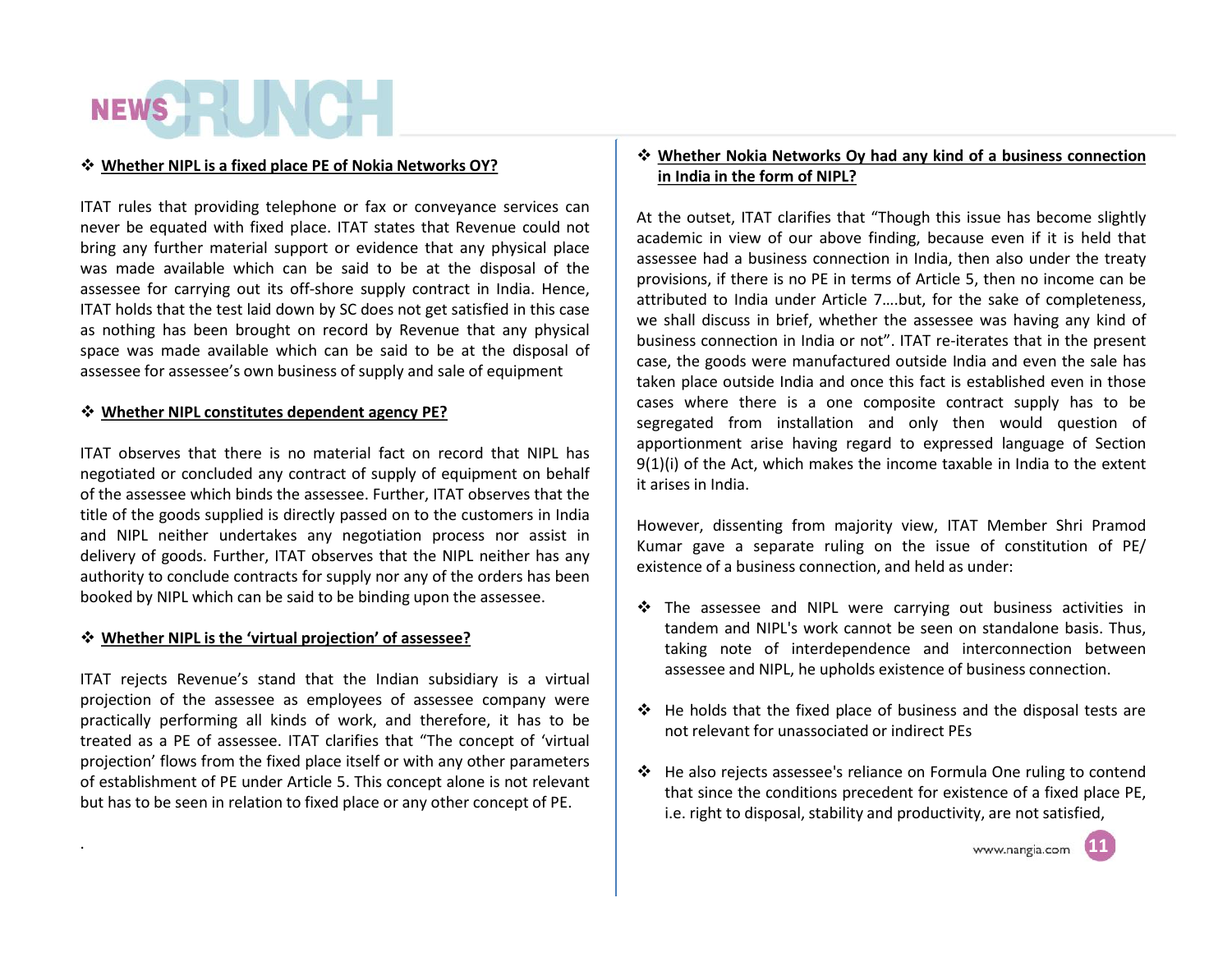there cannot be a PE even if there is a virtual projection of the foreign enterprise by the NIPL.

 $\div$  He thus holds that 35% of 10.8 % of global profit on sales can be allocated to marketing functions carried out in India. He then rounds off the attribution to 3.75% of sales.

### *Nangia's take*

*This is a landmark ruling, though ruled in favor of the assessee, has left the door for future litigation on this matter open.*

*Owing to the varying ruling on the concept of Fixed place PE and Dependent Agent PE, the litigation on this matter has increased substantially. The tax department invariably alleges a PE offoreign entity, irrespective of the period of existence, extent of existence, extent of activity undertaken and the right to disposal available to the foreign entity.*

*The dissenting judge's ruling in this case has opened a Pandora box, especially owing to the fact that the well settled position on disposal test have been challenged. Also, mere interdependence and interconnection between the foreign entity and its Indian subsidiary, has been taken as a base for constitution of business connection, which may lead to frivolouslitigation on this matter*

## **INTERNATIONAL TAX UPDATES**

## 5. Time to 'definitively address' Ireland's tax haven reputation

Legislation that aims to tackle once and for all the "emerging international view of Ireland as a tax haven," has been introduced in the Dáil. Labour finance spokeswoman Joan Burton said there was a need for a standing commission on taxation to deal with tax loopholes and other controversies. She added that the growing international view and recent academic studies showing Ireland as a tax haven "have to be addressed definitively". Ms Burton was speaking as she introduced the Tax Law Reform and Codification Advisory Committee Bill, which would establish a taxation commission. She claimed that "as a country we are drinking in a last chance saloon with how we participate in international tax justice and progress" and the "vital infrastructure" in the Bill was about this. Ms Burton said one of its first actions could be to look at the unacceptable situation where the banks, which taxpayers bailed out with great sacrifice, "should effectively have a tax holiday with relief from all corporation tax for up to the next 20 years". She said the construction industry and developers were also using tax losses in this way and she highlighted the tax credit for research and development, which was costing "many millions over what it was meant to be when introduced by the Minister".

And she warned that "many of the tax structures that we still have were significant contributors to the last crash".

*Source: https://www.irishtimes.com/news/politics/oireachtas/time-to definitively-address-ireland-s-tax-haven-reputation-1.3552888*

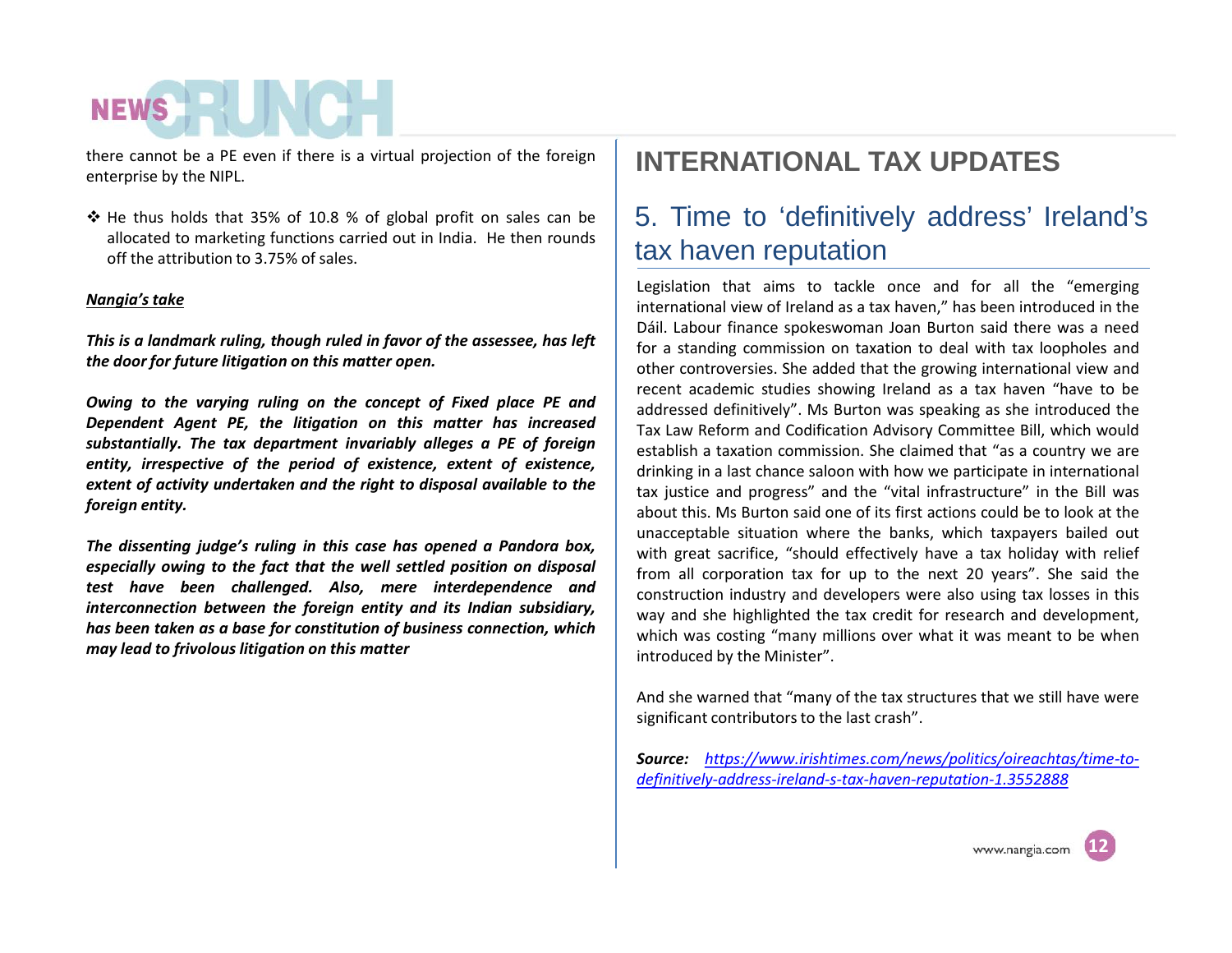## 6. Dividends Soar to Record After Tax Cuts and Bank Stress Tests

S&P 500 Index members are gearing up to pay out \$124.1 billion in dividends in the coming months, a new quarterly record according to data compiled by Bloomberg.

The new high was ushered in by a lower corporate tax rate and the results of last week's Federal Reserve stress tests. Dividend declarations made during the second quarter were 12 percent higher than in the prior year, two percentage points greater than the increase from 2016 to 2017.

Financials led the way with a 36 percent year-over-year increase, fulfilling ambitious plans by the big banks to deliver cash to shareholders. Altogether, financial firms will distribute about 95 percent of their profits, the Fed projected, roughly in line with analysts' estimates.

*Source: https://www.bloomberg.com/news/articles/2018-07- 03/dividends-soar-to-record-after-tax-cuts-and-bank-stress tests?utm\_source=google&utm\_medium=bd&cmpId=google*

## 7. German tax law permitting loss carry forward following restructuring of failing companies is not State aid, EU court rules

The long-running debate regarding whether German laws that provide for the carryforward of tax losses in the case of restructuring of companies in financial difficulty are State aid has finally come to an end. In a welcome decision, the Court of Justice of the European Union concluded June 28 that the German "restructuring clause" does not constitute illegal State aid. German tax legislation provides that, generally, tax loss carryforwards of a corporation can be offset with future profits taking into account rules on minimum taxation. However, tax loss carry forwards are forfeited upon a harmful change in control. Under the "restructuring clause," enacted in 2009 as a result of the financial crisis, though, losses are not forfeited if the company in question is in financial difficulty and the change in control takes place to restructure this company. Whether the restructuring clause applies depends on the facts and circumstances of the individual case. Hence, it was common practice to ensure the applicability of the exception by way of a binding ruling from the tax authorities. The June 28 ECJ decision follows the Opinion of Advocate General Wahl. The decisive question is the reference framework, which ought to be used to determine whether the restructuring clause is selective and, thus, constitutes State aid or not. The ECJ concluded that it is not the forfeiture of tax loss carryforwards but the future utilization of tax loss carryforwards which must be used as the reference framework.

As such, the ECJ puts the European Commission in its place and clarifies that the restructuring clause does not constitute State aid. This judgement is welcome from the point of view of Germany and the taxpayer.

*Source:https://mnetax.com/german-law-* **13** www.nangia.com **0505** *allowing-tax-loss-carryforward-following-restructuring-of-companies-infinancial-difficulty-is-not-state-aid-eu-court-rules-28429*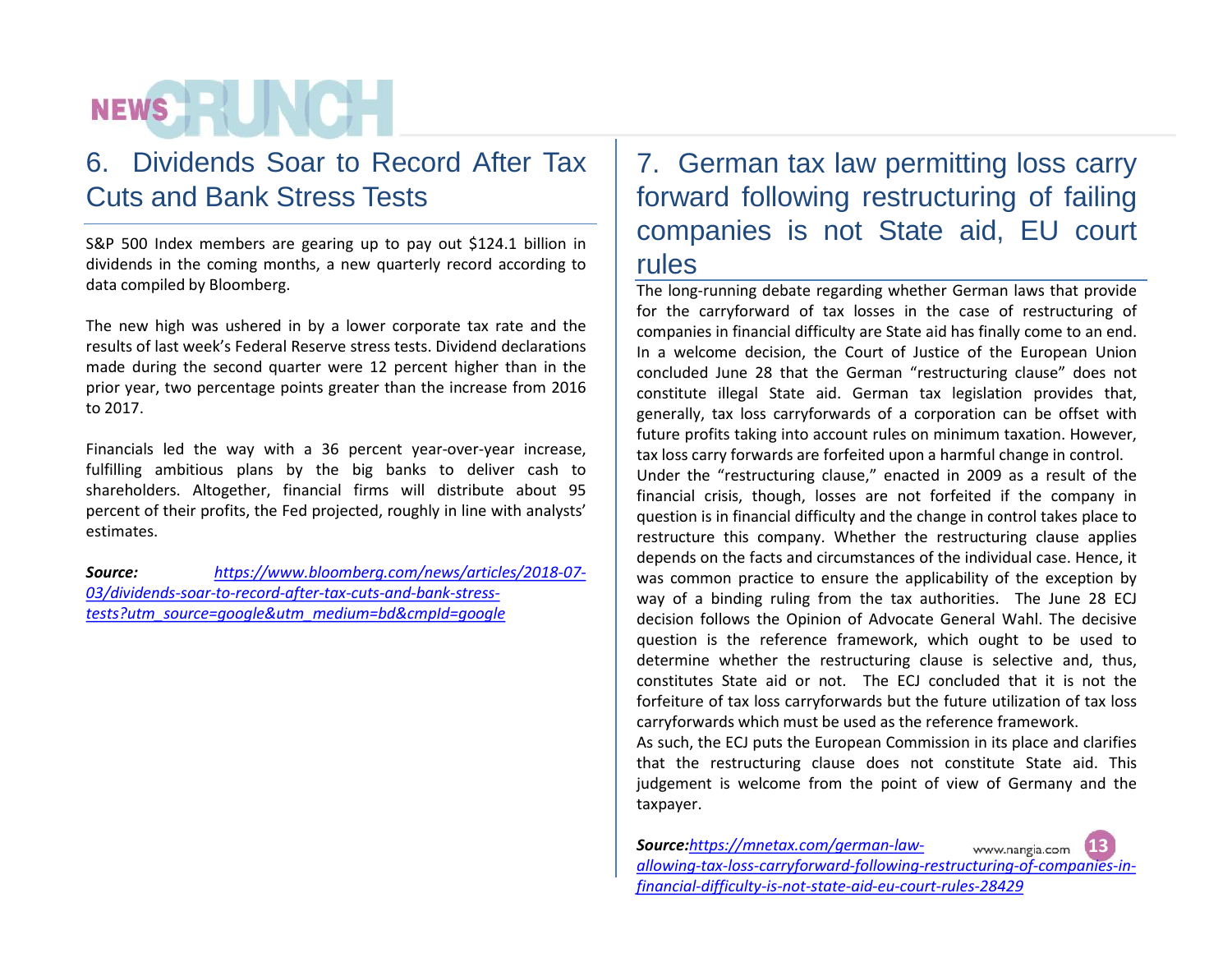## 8. UK tax treaty anti tax avoidance changes to apply from 2019

Changes to many of the UK's double tax treaties will come into force next year in order to comply with internationally agreed measures to prevent tax avoidance. This is as a result of the UK depositing its instrument ratifying the multilateral instrument to amend tax treaties (the MLI) with the Organisation for Economic Cooperation and Development (OECD) last week. The MLI is designed to change thousands of double tax treaties without each treaty having to be separately amended. The changes are to implement the OECD's recommendations from its base erosion and profit shifting (BEPS) project to tackle international tax avoidance and relate to hybrid mismatches, treaty abuse, artificial avoidance of permanent establishments and improving dispute resolution. For the UK the MLI enters into force on 1 October, but it will not apply to individual tax treaties until next year at the earliest. It will only enter into force in relation to a particular treaty three months after both parties to the treaty have ratified the MLI and opted for it to apply to the treaty in question. Even then the provisions will take effect from slightly later dates. For withholding purposes, it is from the beginning of the calendar year after the MLIcomes into force for each of the parties to the relevant treaty and for other taxes it will generally be the beginning of the next fiscal year – in the UK's case, 1 April for companies and 6 April for individuals. The OECD is developing an online 'matching database' to assist with this process. The UK has said it will provide amended versions of its treaties, showing how they will be affected by the MLI. In order to tackle treaty abuse, the UK has chosen to adopt a principal purpose test in its treaties. This will deny treaty benefits where it is reasonable to conclude, having regard to all the facts and circumstances, that one of the principal purposes of the arrangement was to obtain the benefits of the treaty.

**Source:** *https://www.out-law.com/en/articles/2018/july/uk-tax-treaty anti-tax-avoidance-changes-to-apply-from-2019-/*

## 9. OECD Welcomes Dutch Efforts To Counter BEPS

The OECD has welcomed efforts by the Dutch Government to tackle base erosion and profit shifting but called for the overall tax regime to be simplified, including in area of value-added tax. In its latest Economic Report on the Netherlands, the OECD said that the Government is attempting to change the country's image as a low-tax conduit jurisdiction with extensive proposals to prevent BEPS. "In the past, the Netherlands has been considered to be an important jurisdiction for multinational corporations, which created a reputational issue linked to aggressive tax planning," the report observed. "Dutch tax rules, designed for avoiding double taxation, are used by companies that engage in tax planning, as suggested by high levels of dividend, royalty, and interest payments made via the Netherlands." "The Netherlands has, however, made significant progress to contain base erosion and profit shifting, in line with OECD recommendations," the report continued. "A new policy agenda to tackle tax evasion and avoidance was recently sent to Parliament by the Dutch State Secretary for Finance to overturn the Dutch reputation of leniency towards BEPS by multinationals." In February 2018, the Dutch Government announced a comprehensive package of tax anti-avoidance proposals designed to bring the jurisdiction's rules into line with new European Union anti-avoidance laws and fulfill its obligations under the international BEPS agenda. These include implementing the first and second EU anti-tax avoidance directives in 2019 and 2020, respectively. These measures are being balanced against other proposals to improve the Netherlands' tax competitiveness, including a gradual reduction in the rate of corporate tax from 25 to 21 percent, with the 20 percent lower rate of corporate tax on profits up to EUR200,000 (USD232,700) to be lowered to 16 percent. The report also noted that the Netherlands has made substantial progress towards implementing the OECD's specific BEPS recommendations.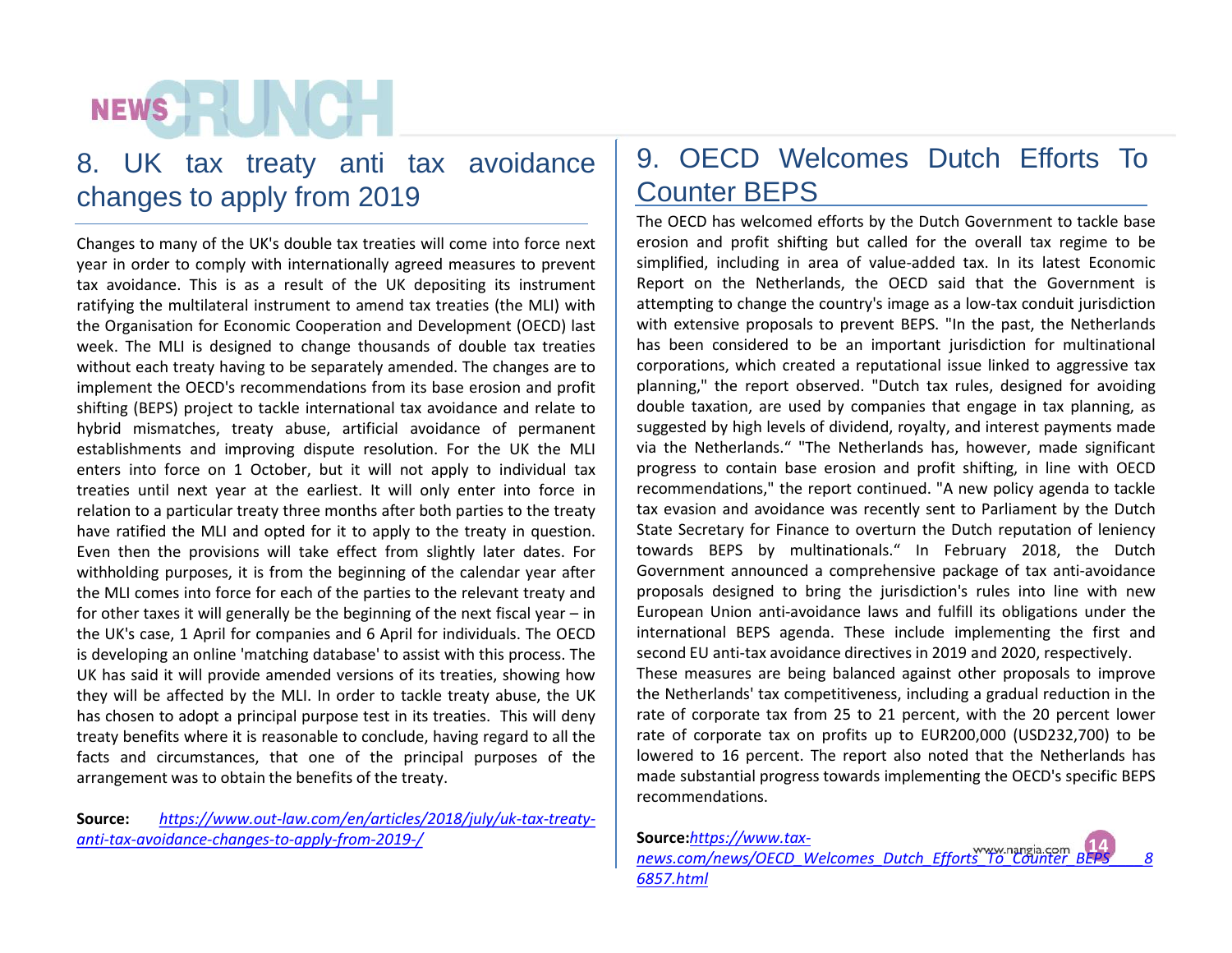10. ITAT deletes adjustment on Advertisement, Marketing and promotional expenses in the absence of any prior agreement or arrangement with the AE

## **Facts of the case**

- Colgate Palmolive (India) Limited ("the taxpayer") is engaged in the manufacturing and marketing of diversified pharmaceutical products.
- During the assessment year ("AY") 2005-06, the transfer pricing officer ("TPO") observed that the taxpayer paid royalty on the sales effected in India and the Associated Enterprise ("AE") stood benefitted in a major way. Further, the TPO also noted that the Advertisement, Marketing and Promotional expenses ("AMP") incurred by the taxpayer were the driving force for enhancing the AE's brand value in India.
- Thus, such AMP expenses needed to be shared with the overseas AE in the ratio of royalty payment to total payment. In view of the above facts, the TPO proposed an upward adjustment of INR 131.36 Lakhs on account of cost Allocation of AMP expenses debited by the taxpayer.
- Additionally, for the AY 2007-08, the TPO proposed an upward addition of INR 5.69 crores by excluding the duty benefits received by the taxpayer, under *'Served for India Scheme'* for the purpose of computation of margins from R&D activities.
- **TRANSFER PRICING** of the duty benefit could not be considered for the purpose of comparison of margins between the taxpayer and the comparable companies.
	- \* Aggrieved by the same, the taxpayer appealed before the Commissioner of Income Tax (Appeal) ("CIT(A)"). The CIT(A), deleted both the aforesaid additions proposed by the TPO. Aggrieved by the deletions, the Revenue filed an appeal before the Income Tax Appellant Tribunal ("the ITAT"/ "the Tribunal").

## **ITAT's Ruling**

The ITAT observed the following: -

## **Applicability of TP provisions on AMP Expenditure**

## The ITAT noted that

- $\triangleright$  There was no prior arrangement or agreement between the taxpayer and the AE for undertaking any sort of brand building on behalf of the AE;
- $\triangleright$  The TPO brought nothing substantial on record to demonstrate that the incurrence of AMP expenditure by the taxpayer resulted in brand building exercise or created marketing intangibles for the AE;
- $\triangleright$  Further, no evidence placed on record by the TPO to establish direct relation between sales growth vis-à-vis AMP expenditure incurred by the taxpayer;

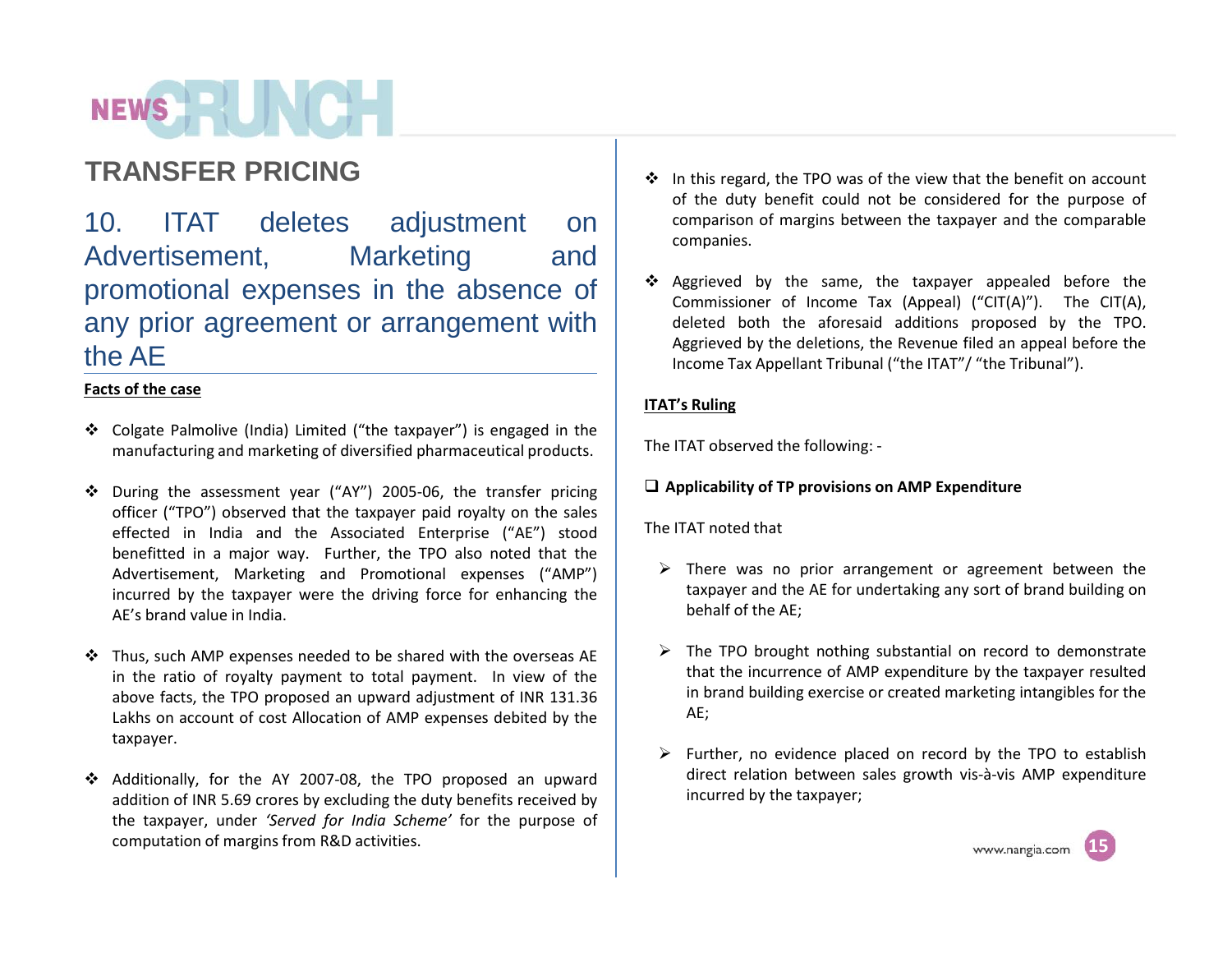- $\triangleright$  Emphasis was further placed on the nature of such expenses, which were mainly in the nature of meeting expenses, travelling expenses, hotel expenses etc. which were received and paid by the taxpayer on third party basis;
- $\triangleright$  Reliance was placed on a number of co-ordinate bench rulings, some of them being rulings in the case of *Johnson & Johnson Ltd., Maruti Suzuki, Whirlpool of India, Bausch & Lomb etc.*

Consequently, the ITAT opined that no addition could be made on mere assumption of certain facts and thus, deleted the AMP adjustment proposed by the TPO.

### **Application of Bright Line Test**

The ITAT stated that the Bright Line Test is not a recognized methodology and not one of the prescribed methods as envisaged by Rule 10B of the Income Tax Rules, 1962. Additionally, the ITAT observed that the TPO did not carry out any analysis of the impugned expenditure to corroborate his stand.

Consequently, ITAT rejected the computation of AMP adjustment as carried on by the TPO by applying the bright line test.

#### **Export Benefits**

The ITAT opined that the export benefits received by taxpayer arose from usual activities and were a part and parcel of the same transaction. Thus, the same can be considered while calculating the operating income of the taxpayer. Further, in the absence of any contrary judgment placed on record by the Revenue, the ITAT deleted the proposed upward addition by the TPO in this regard.

#### **NANGIA'S TAKE**

*The principles drawn in the current judgement are in line with the prior rulings on the same issue. It further reiterates the fact that transactions pertaining to AMP expenditure incurred by the Indian taxpayers does not automatically lead to brand building by the taxpayers on behalf of the AEs, in the absence of any prior arrangement or any evidence to substantiate the same. Such a judgement is appreciated on part of the taxpayers as it enhances their confidence and ensures that the judgements by the tax authorities are not based on mere whims and fancies.*

**Source:** *Colgate Palmolive (India) Limited vs.ACIT [TS-319-ITAT- 2018(Mum)-TP]*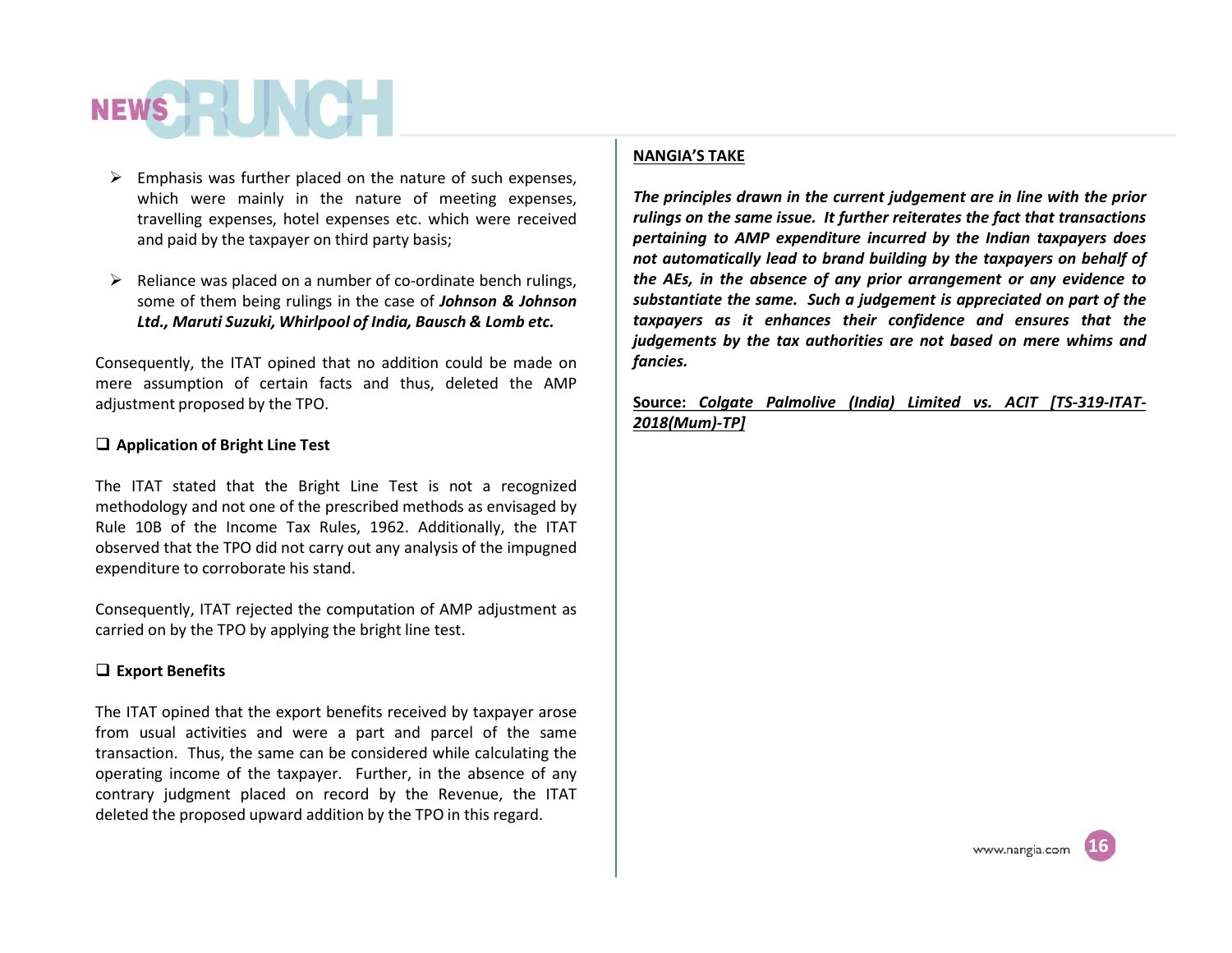11. ITAT Deletes TP-adjustment on interest-free advances for equity investment

## **Facts of the case**

- Bartronics India Ltd. ("the taxpayer") incorporated in India, is engaged in the business of automatic identification and data capture technology and has a manufacturing facility for producing the smart cards.
- $\div$  During the year under consideration, the taxpayer raised funds overseas through foreign currency convertible bonds and advanced these funds to its Associated Enterprises ("AE") without charging any interest for the purpose of business expansion of AE.
- $\cdot$  These bonds were classified as zero coupon bonds and had coupon rates of 7.25% p.a. and 6.65% p.a. Furthermore, the overseas bond holders were entitled to an option of converting the bonds into equity shares of the taxpayer.
- During the Transfer Pricing ("TP") assessment proceedings, the TP Officer ("TPO") opined that the taxpayer should have charged interest on advances given to the subsidiaries and accordingly proposed an upward TP adjustment.
- $\cdot$  The taxpayer, however, contended that it did not incur any interest costs for the funds so raised and notably, the funds were raised with a core intention of forwarding the same to the AEs for facilitating business expansion. Furthermore, the bonds were later on converted into equity shares of the taxpayer thereby implying that the loan was no more outstanding in its books.

 The taxpayer challenged the action of the TPO before the Dispute Resolution Panel ("DRP") but in vain. However, DRP directed the TPO to adopt rate of LIBOR plus 2%. Aggrieved by the order of DRP, the taxpayer filed an appeal before the Hyderabad Income Tax Appellate Tribunal ("ITAT").

## **Proceedings before ITAT**

The ITAT made the following observations:

- 1. Even though Explanation (1)(c) was introduced vide Finance Act 2012 clarifying that capital financing qualifies as international transaction retrospectively, the liability on those transactions *(which occurred before the aforesaid amendment*) cannot be fastened;
- 2. The taxpayer did not incur any interest liability and thus there was no need for receiving any interest also and therefore, the transaction had **no 'bearing on the profits, income, losses or assets** of such enterprises, a classification which is required to subject the transaction to further analysis the TP provisions;
- 3. The amount advanced were shown as 'loans and advances' in books of accounts, however, the taxpayer's intention of borrowing as well as advancing was clearly reflected towards the investment and expansion of business and as such, there was no violation of "Foreign Exchange and Management Act" regulations;
- 4. Relying on the ruling by coordinate bench in case of *DLF Hotel Holding Ltd. [TS-418-ITAT-2016(DEL)-TP]*, ITAT opined that "advancing interest free loans must not necessarily be deemed to be an interest earning activity and an activity to capitalize the opportunity cost for investing in new territories".

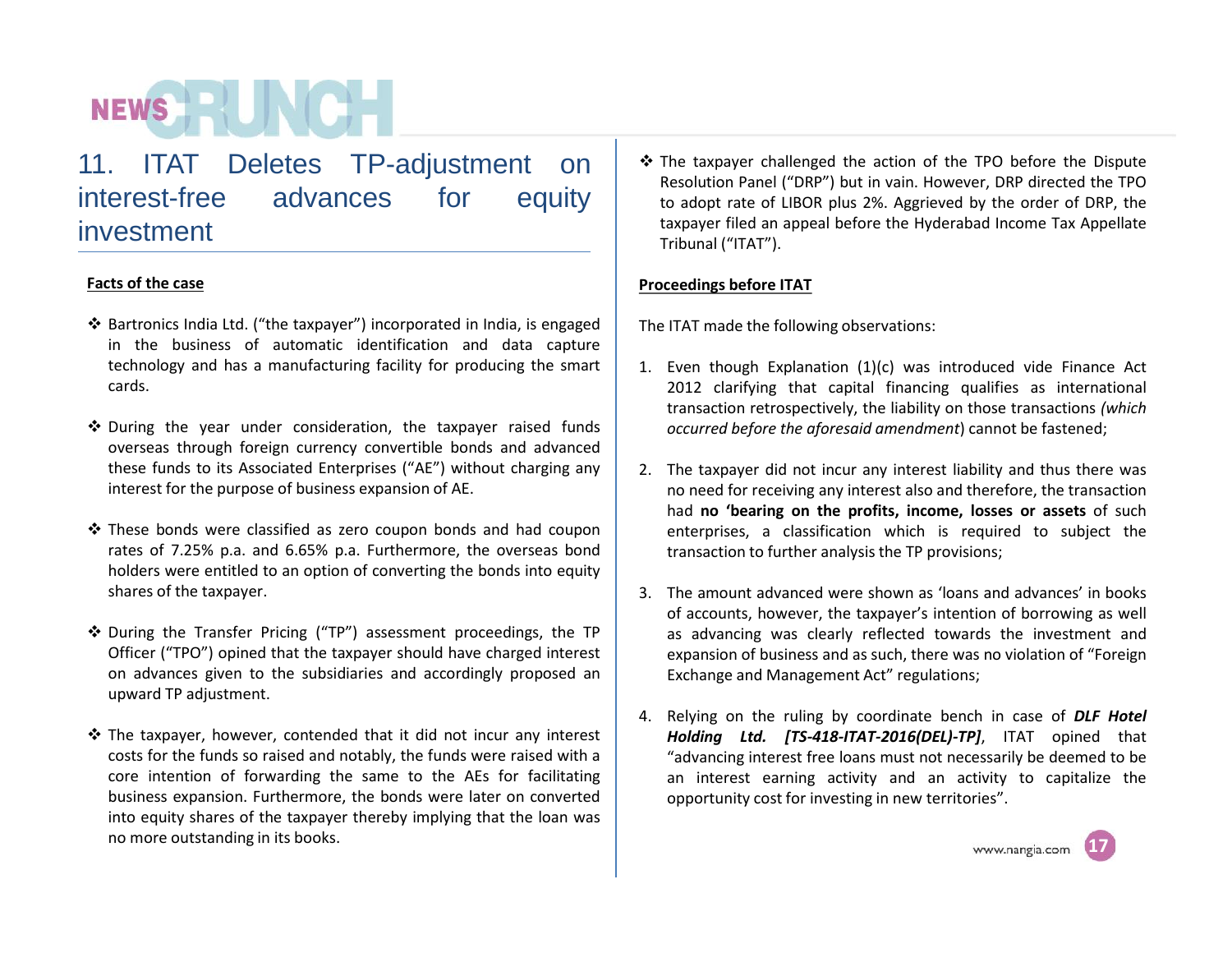The ITAT ruled in the favor of the taxpayer and held that "since the funds were raised for the purpose of investment in subsidiaries and on the fact that these funds were interest free and ultimately shares were allotted, thereby no adjustment need to be made on the CUP method even if the transaction is to be considered as the international transaction".

### **NANGIA'S TAKE**

*The verdict in the instant case emphasizes upon the applicability ofTP provisions where transactions have 'bearing on the profits, income, losses or assets'. Further, it also echoes the fact that the commercial expediency in relation to the transaction should also be given due consideration, along with other factors. Interestingly, ITAT in relation to applicability of amended law has provided a contrary view from the Bangalore ITAT ruling and has held that that liability on transactions cannot be fastened on account of amended law, if the transaction has occurred prior to such amendment. It will be an interesting wait and watch for the taxpayers at this stage.*

### *Source: Bartronics India Ltd [TS-322-ITAT-2018(HYD)-TP]*

12. ITAT: Rejects bank quotes average as guarantee ALP; Averages don't always give logical results



### **Facts of the case**

- Britannia Industries Ltd ("the taxpayer"), a public limited company, is primarily engaged in the business of manufacturing and trading of bakery and dairy products.
- ❖ During the year under consideration, the taxpayer provided corporate guarantee to its Associated Enterprises ("AEs") and determined its arm's length price ("ALP") at 0.2% based on the average of free quotes obtained from Royal bank of Scotland ("RBS") and Indusind Bank which were 0.25% and 0.15% respectively.
- \* However, the Transfer Pricing Officer ("TPO") rejected the approach used by the taxpayer and determined the ALP at 3%. Aggrieved by the same, the taxpayer filed an appeal before Dispute Resolution Panel ("DRP"). DRP imputed a percentage of 150 bps on the basis that interbank lending rate varied between 150 and 2 bps and accordingly directed TPO to adopt 150 bps i.e. 1.5% in place of 3%.
- $\div$  Being aggrieved by the DRP directions, the taxpayer filed an appeal before Kolkata Income Tax Appellant Tribunal ("ITAT"/ "the Tribunal").

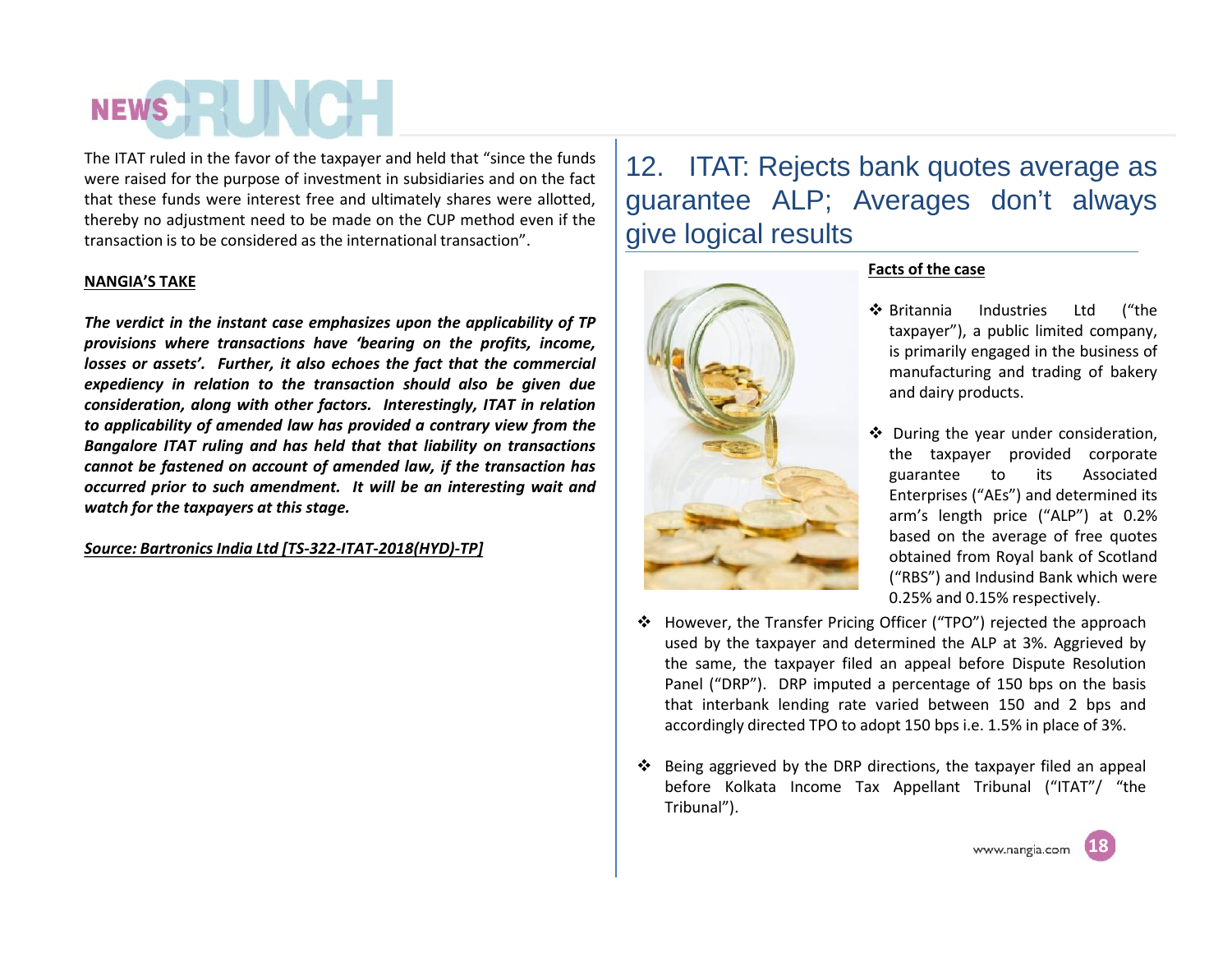## NEWS **AND IN**

### **ITAT's Ruling**

ITAT made the following observations:

- The interbank lending rate adopted by DRP as benchmark for determination of the ALP is appropriate for fund based transactions, **whereas issuance of corporate guarantee is a non fund based transaction.**
- Free quote received by taxpayer from RBS Bank (i.e. 0.25%) is based on the transaction similar to the taxpayer;
- \* The credit rating of an organization, geographical location, local government regulations etc. should be considered for ALP determination and RBS, before giving a free quote to the taxpayer, must have considered the credit rating of the taxpayer and other financial data.
- $\div$  The average adopted by the taxpayer as ALP is not the right approach as average do not always give logical results.
- ❖ In view of the aforesaid observations, ITAT held that the free quote from RBS Bank constitutes the ALP of the international transaction as this quote is the basis on which the transaction has taken place and accordingly directed the TPO to adopt 0.25% as the ALP.

## **NANGIA'S TAKE**

*The issue of corporate guarantee is one of the most contentious issues in the battleground of TP litigation. Both taxpayer and tax authorities have been dealing with the issue since long, but a settled position remains awaited. This judgement while provides clarity on the approach of determination of ALP, however, this verdict is a deviation from the prior rulings by ITAT in terms of considering the corporate guarantees outside the ambit of international transaction.*

*In light of this, it will be an interesting wait and watch for the taxpayers for a settled tax position on the taxability of corporate guarantees.*

**Source: Britannia Industries Ltd** *[TS-359-ITAT-2018(Kol)-TP]*

13. ITAT held that attribution of profits to Indian Branch should be based on FAR Analysis



## **Facts of the case**

Corning SAS India ("the taxpayer"), a branch office of Corning SAS France, primarily engaged in providing sales/administrative support and marketing services for non-ophthalmic products such as optical fibre, optical fibre cables, telecommunication equipments, ceramic substrates, etc. During the assessment year ("AY") 2005- 06, the Assessing Officer/ Transfer Pricing Officer ("AO/TPO") observed that the taxpayer entered into distribution, marketing and agency activities and benchmarked the distribution and agency activities on aggregate basis. However, TPO segregated the transactions and aggregated the agency services with the marketing support service.

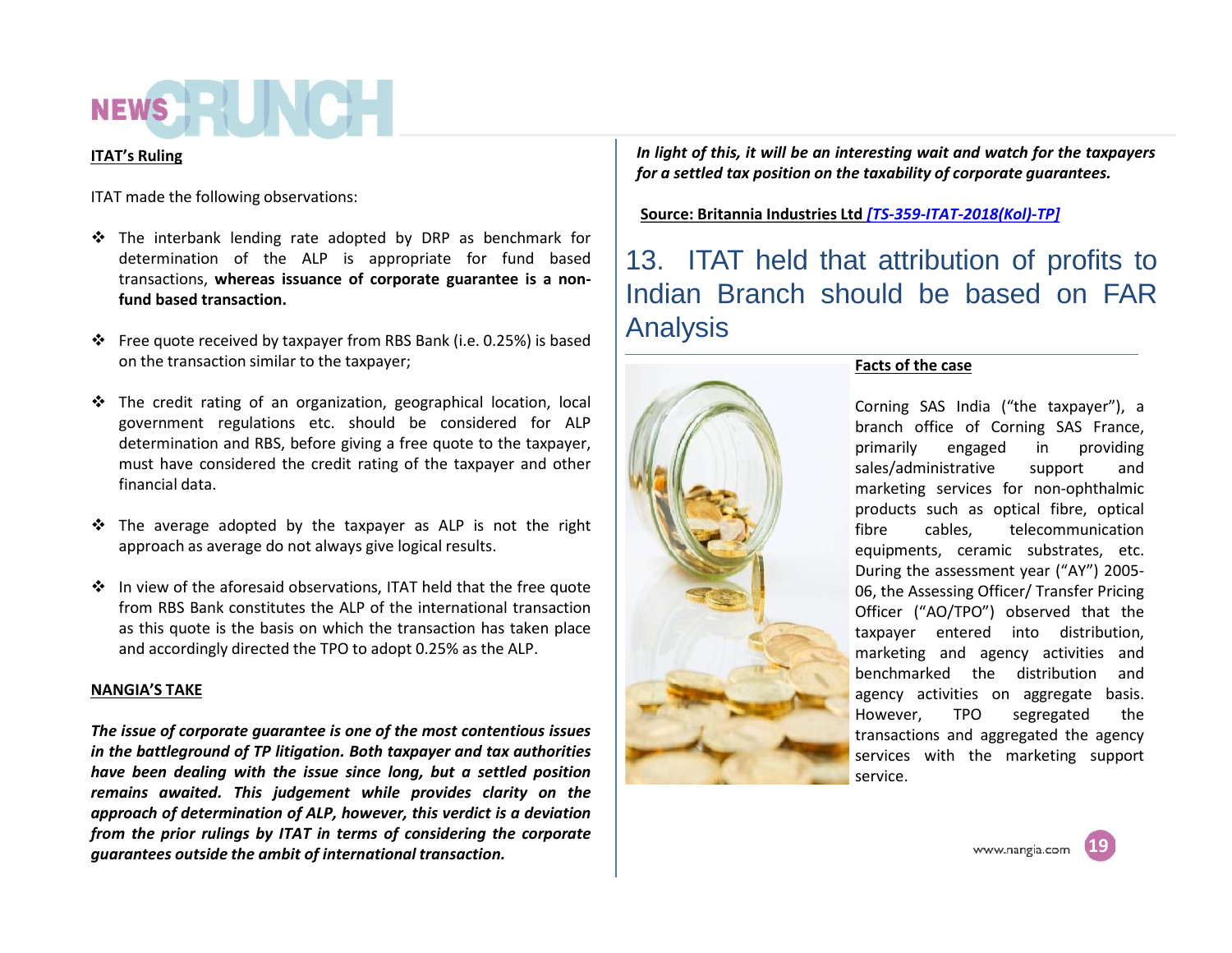- Further, the tax authorities attributed 50% of the gross profits earned on account of direct sales made by Corning France through its Branch Office/ Permanent Establishment ("BO/PE") ignoring the functions performed, assets utilized, risks undertaken ("FAR analysis") submitted by the taxpayer, stating that BO/PE undertake negligible risks and own no assets. This attribution was in addition to the commission income  $@$  3 percent earned on direct sales made by the taxpayer to the customers in India.
- $\triangle$  The intermediate tax authorities were of the view that the taxpayer was deliberately trying to evade taxes and stated that as per the Double Taxation Avoidance Agreement ("DTAA") between India & France ("India-France DTAA"), the indirectly attributable profits of an enterprise are to be taxed in India as per Article 7(1) of the India- France DTAA and para 2 and 3 of the Protocol.

Thereon, aggrieved taxpayer filed an appeal before the Commissioner of Income Tax - (Appeal) ("CIT(A)"). The CIT(A), however, dismissed the appeal of the taxpayer. Consequently, the taxpayer filed an appeal before the Delhi Income Tax Appellant Tribunal ("the ITAT"/ "the Tribunal").

#### **ITAT's Ruling**

The ITAT observed the following:

 $\triangle$  ITAT noted that the AO/TPO rejected commission earned by the taxpayer @ 3% which was accepted by the AO in all other AYs *(preceding as well as succeeding AYs)*, while the same was rejected by the AO in the said AY. Also, in none of the other AYs, any additional profits were attributed by the AO to the taxpayer in respect of direct sales made by Corning SAS France in India, even though the taxpayer had undertaken same functions assumed identical risks and employed similar assets in all the AYs;

- ITAT held that Hon'ble Supreme Court ("SC") in case of *Morgan Stanley [TS-5-SC-2007]* has held that transfer pricing analysis once undertaken; there would be no further need to attribute profits to PE. ITAT further states that, *"in each case data placed by the taxpayer has to be examined as to whether the transfer pricing analysis placed by the taxpayer is exhaustive of attribution of profits and that would depend on the functional and factual analysis to be undertaken in each case."*
- ❖ ITAT further observed that the taxpayer received commission on dispatch of goods to customers irrespective of the realization of sales consideration by Corning SAS France and with no utilization of assets. With no substantial functions performed, risks undertaken and assets employed, "no additional profit in addition to the 3% commission income earned is required to be attributed".
- ITAT drew ratio laid in case of *Morgan Stanley (supra)* held that "*Economic Nexus is an important feature for Attribution of Profits in corporate world"* and on account of absence of the same in the instant case, allowed the taxpayer's appeal.

### **NANGIA'S TAKE**

*The verdict in the instant case highlights the importance of economic nexus* for the purpose of attribution of profits (attributable to PE) *which echoes that transfer pricing analysis once undertaken, taking into account all functions and risk undertaken by the enterprise, would suffice the need of attribution of profits and accordingly, no further profits attribution is required.*

*Source: Corning SAS- India Branch vs. DDIT [TS-421-ITAT-2018(DEL)-TP]*